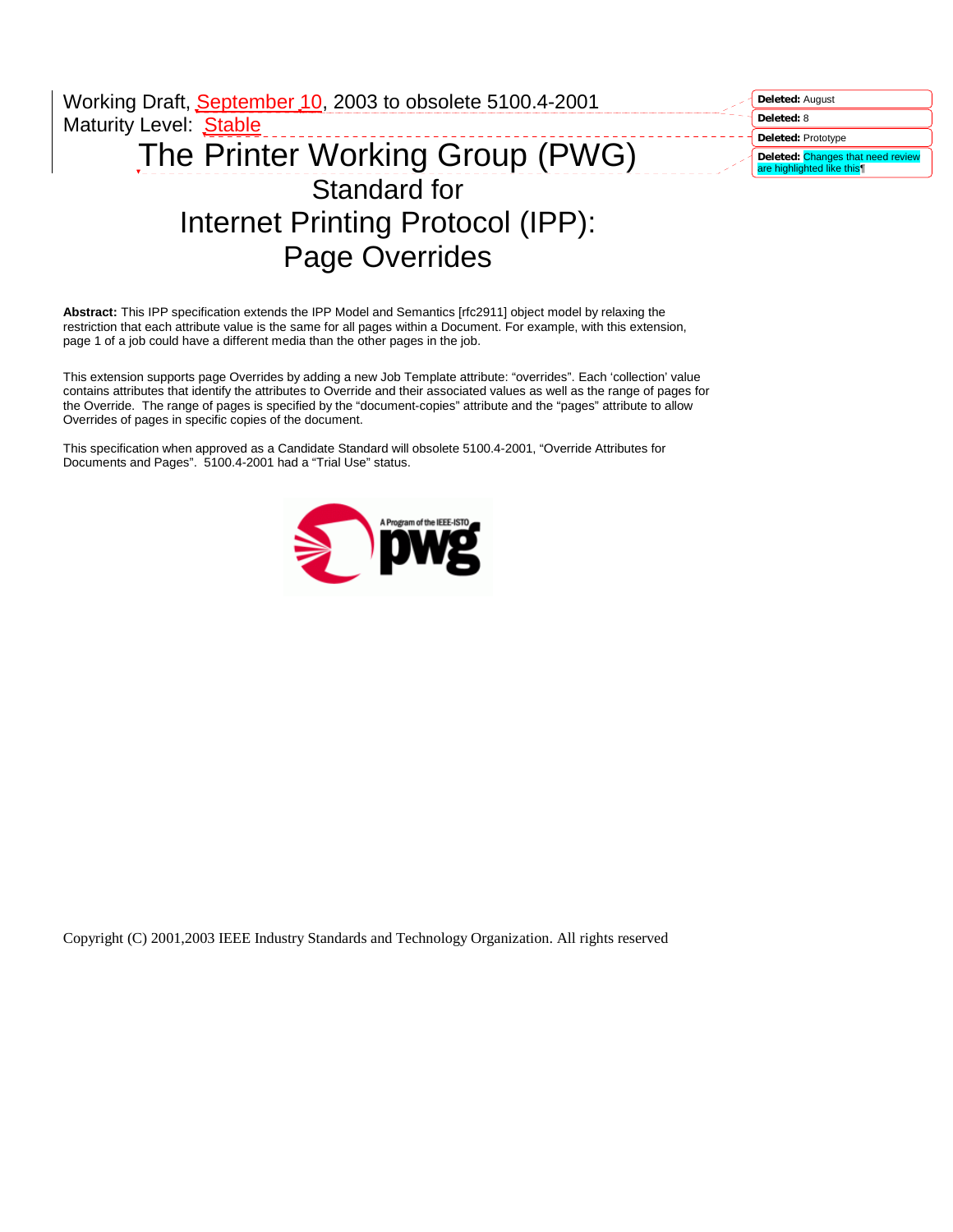**PWG Working Draft for a Candidate Standard for the IPP Page Overrides, 9/10/03** Page 2 of 20

**Deleted: 8/8**

Working Draft, September 10, 2003 Maturity Level: Stable

**Deleted:** August 8

**Deleted:** Prototype

# The Printer Working Group (PWG) Standard for Internet Printing Protocol (IPP): Page Overrides

This version of the PWG Proposed Standard is available electronically at:

ftp://www.pwg.org/pub/pwg/ipp/new\_EXC//wd-ippOverride10-20030910.pdf, .doc

This document is a Working Draft for an IEEE-ISTO PWG Candidate Standard. For a definition of a "PWG Candidate Standard" and its transition to a "PWG Standard", see: ftp://ftp.pwg.org/pub/pwg/general/pwg-process.pdf. After approval by the PWG (by a Last Call) to transition a PWG Working Draft to a PWG Candidate Standard, the resulting PWG Candidate Standard will be available electronically at: ftp://ftp.pwg.org/pub/pwg/cs/. After approval by the PWG (by a Last Call) to transition a PWG Candidate Standard to a PWG Standard, the resulting PWG Standard will be available electronically at: ftp://ftp.pwg.org/pub/pwg/standards/.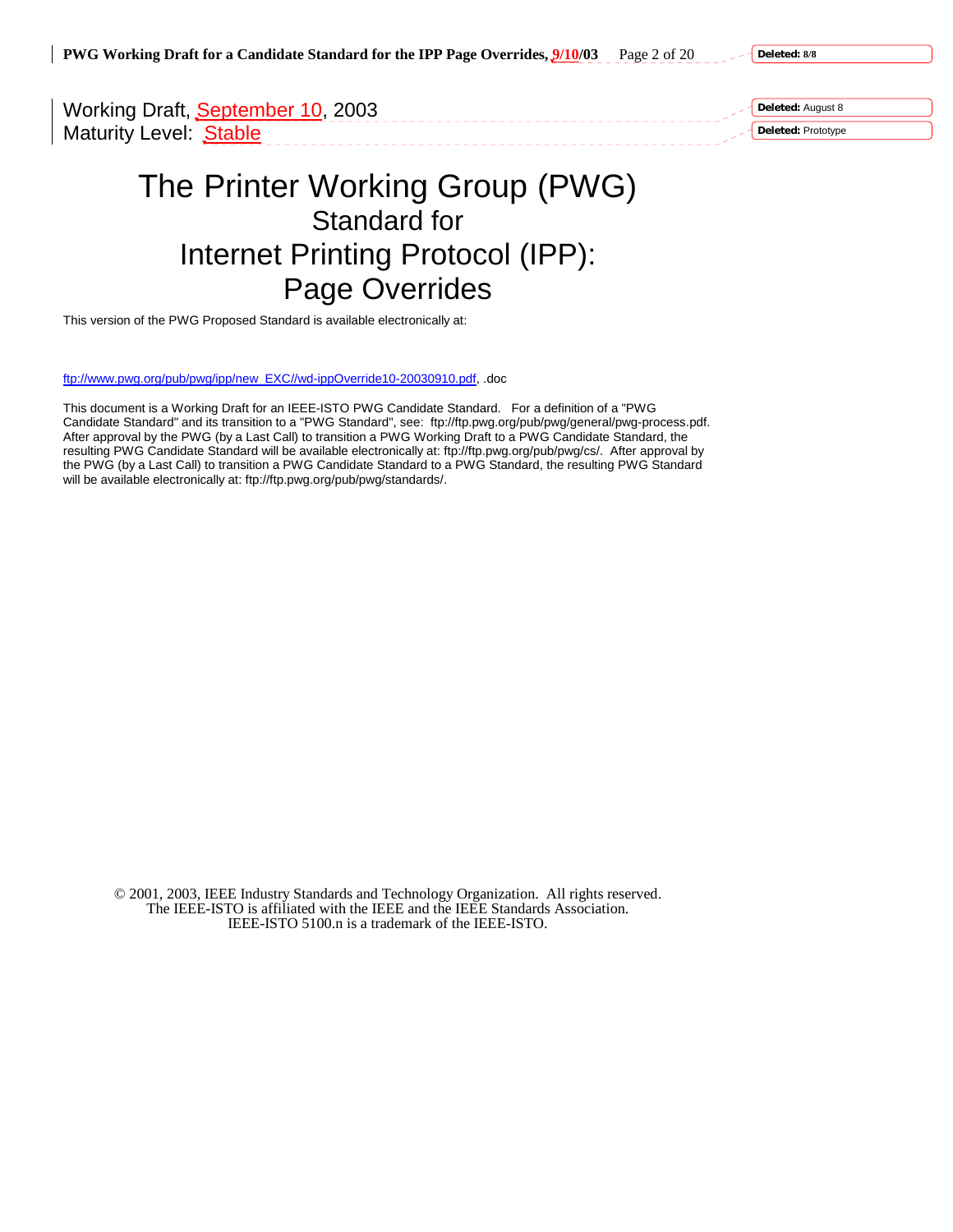### **Copyright (C) 2003, IEEE ISTO. All rights reserved.**

This document may be copied and furnished to others, and derivative works that comment on, or otherwise explain it or assist in its implementation may be prepared, copied, published and distributed, in whole or in part, without restriction of any kind, provided that the above copyright notice, this paragraph and the title of the Document as referenced below are included on all such copies and derivative works. However, this document itself may not be modified in any way, such as by removing the copyright notice or references to the IEEE-ISTO and the Printer Working Group, a program of the IEEE-ISTO.

Title: The Printer Working Group Standard for the Internet Printing Protocol (IPP): Page Overrides

The IEEE-ISTO and the Printer Working Group DISCLAIM ANY AND ALL WARRANTIES, WHETHER EXPRESS OR IMPLIED INCLUDING (WITHOUT LIMITATION) ANY IMPLIED WARRANTIES OF MERCHANTABILITY OR FITNESS FOR A PARTICULAR PURPOSE.

The Printer Working Group, a program of the IEEE-ISTO, reserves the right to make changes to the document without further notice. The document may be updated, replaced or made obsolete by other documents at any time.

The IEEE-ISTO takes no position regarding the validity or scope of any intellectual property or other rights that might be claimed to pertain to the implementation or use of the technology described in this document or the extent to which any license under such rights might or might not be available; neither does it represent that it has made any effort to identify any such rights.

The IEEE-ISTO invites any interested party to bring to its attention any copyrights, patents, or patent applications, or other proprietary rights which may cover technology that may be required to implement the contents of this document. The IEEE-ISTO and its programs shall not be responsible for identifying patents for which a license may be required by a document and/or IEEE-ISTO Industry Group Standard or for conducting inquiries into the legal validity or scope of those patents that are brought to its attention. Inquiries may be submitted to the IEEE-ISTO by e-mail at:

#### ieee-isto@ieee.org.

The Printer Working Group acknowledges that the IEEE-ISTO (acting itself or through its designees) is, and shall at all times, be the sole entity that may authorize the use of certification marks, trademarks, or other special designations to indicate compliance with these materials.

Use of this document is wholly voluntary. The existence of this document does not imply that there are no other ways to produce, test, measure, purchase, market, or provide other goods and services related to its scope.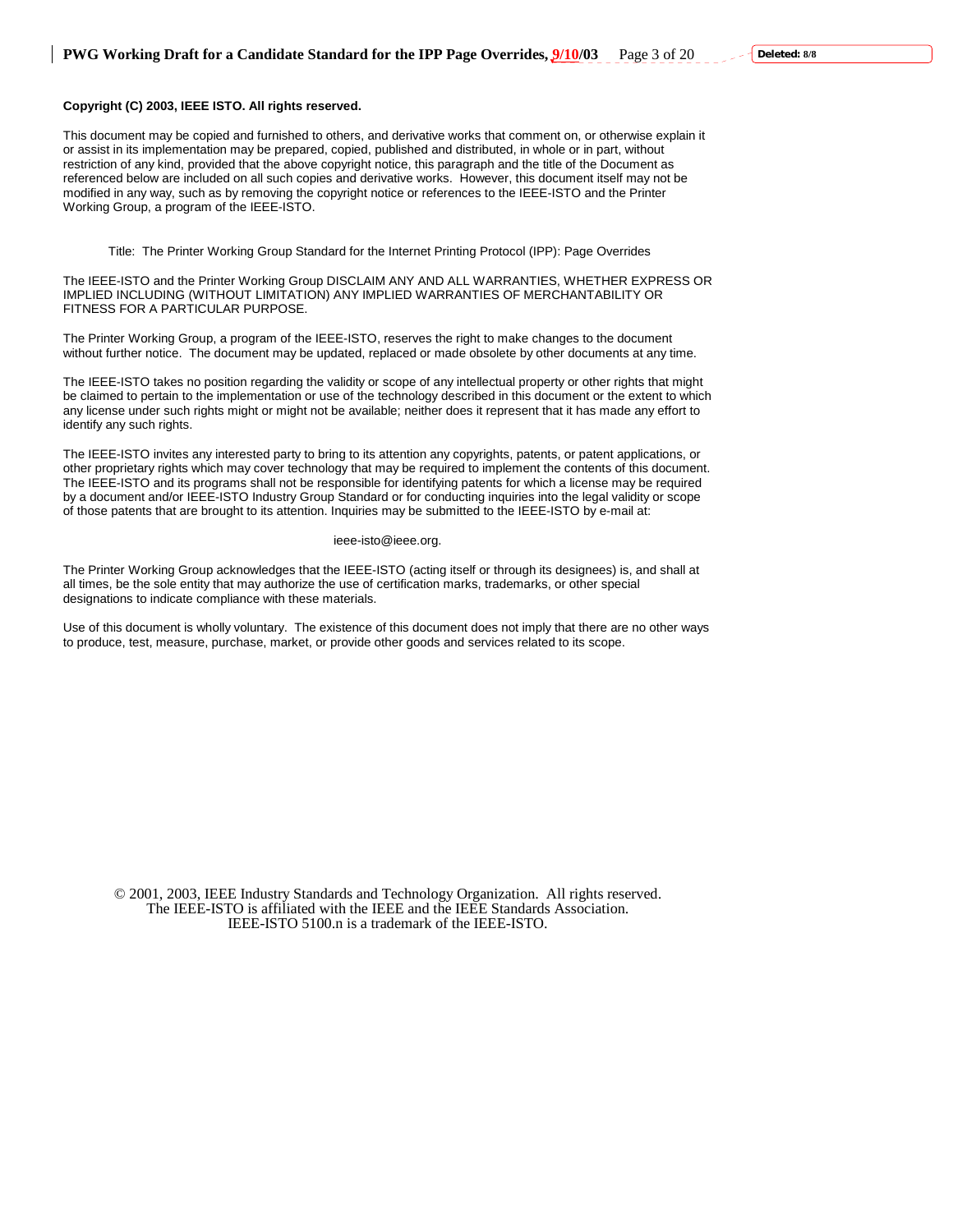#### **About the IEEE-ISTO**

The IEEE-ISTO is a not-for-profit corporation offering industry groups an innovative and flexible operational forum and support services. The IEEE-ISTO provides a forum not only to develop standards, but also to facilitate activities that support the implementation and acceptance of standards in the marketplace. The organization is affiliated with the IEEE (http://www.ieee.org/) and the IEEE Standards Association (http://standards.ieee.org/).

For additional information regarding the IEEE-ISTO and its industry programs visit http://www.ieee-isto.org.

### **About the IEEE-ISTO PWG**

The Printer Working Group (or PWG) is a Program of the IEEE Industry Standards and Technology Organization (ISTO) with member organizations including printer manufacturers, print server developers, operating system providers, network operating systems providers, network connectivity vendors, and print management application developers. The group is chartered to make printers and the applications and operating systems supporting them work together better. All references to the PWG in this document implicitly mean "The Printer Working Group, a Program of the IEEE ISTO." In order to meet this objective, the PWG will document the results of their work as open standards that define print related protocols, interfaces, procedures and conventions. Printer manufacturers and vendors of printer related software will benefit from the interoperability provided by voluntary conformance to these standards.

In general, a PWG standard is a specification that is stable, well understood, and is technically competent, has multiple, independent and interoperable implementations with substantial operational experience, and enjoys significant public support.

For additional information regarding the Printer Working Group visit: http://www.pwg.org

#### **Contact information:**

IPP Web Page: http://www.pwg.org/ipp/ IPP Mailing List: ipp@pwg.org

To subscribe to the ipp mailing list, send the following email:

- 1) send it to majordomo@pwg.org
- 2) leave the subject line blank
- 3) put the following two lines in the message body:
	- subscribe ipp
	- end

Implementers of this specification are encouraged to join the IPP Mailing List in order to participate in any discussions of clarifications or review of registration proposals for additional names. Requests for additional extensions, for inclusion in this specification, should be sent to the IPP Mailing list for consideration. In order to reduce spam the mailing list rejects mail from non-subscribers, so you must subscribe to the mailing list in order to send a question or comment to the mailing list.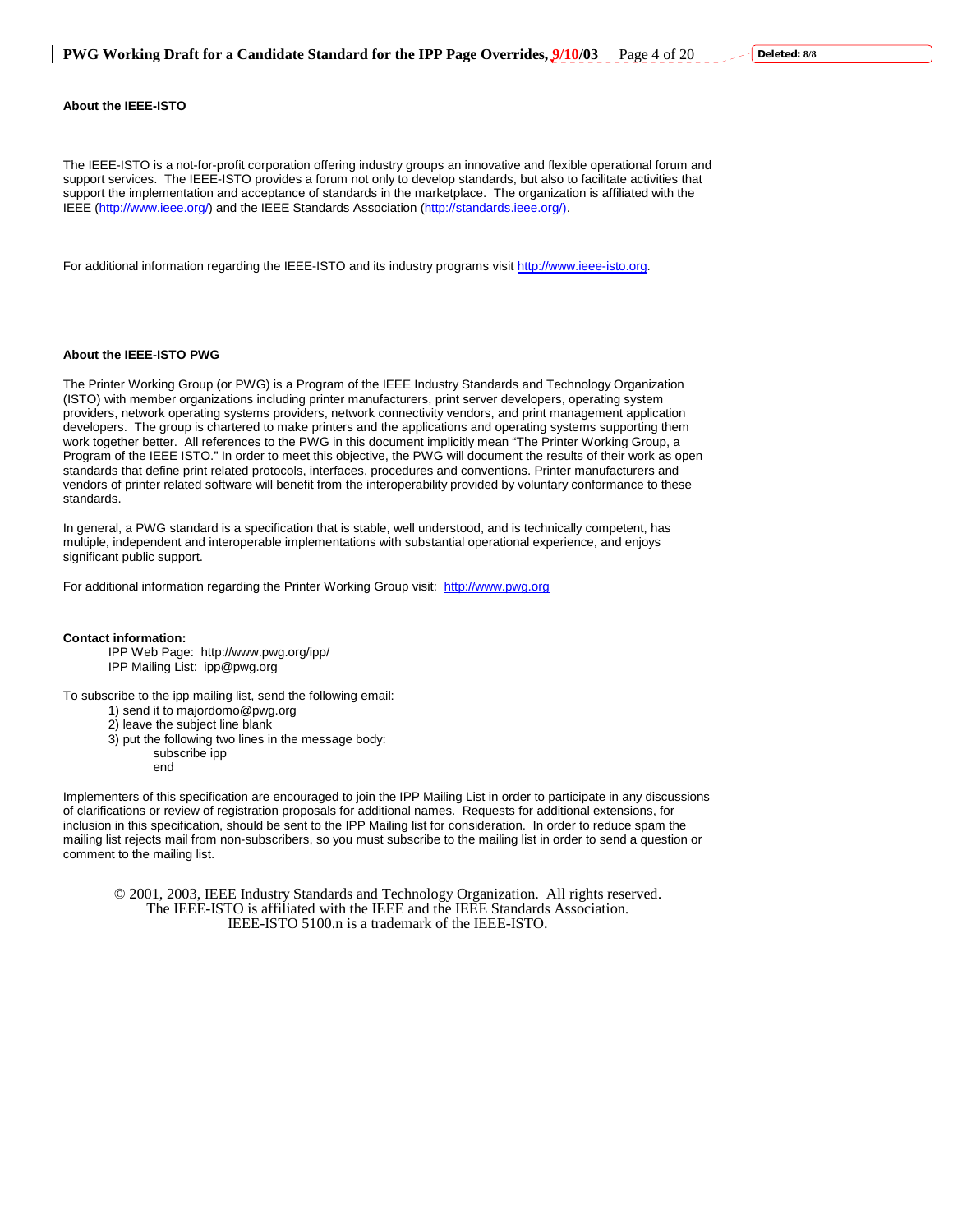# **Table of Contents**

| 1      |  |  |  |  |
|--------|--|--|--|--|
|        |  |  |  |  |
| 2      |  |  |  |  |
| 2.1    |  |  |  |  |
| 2.2    |  |  |  |  |
| 2.2.1  |  |  |  |  |
| 2.2.2  |  |  |  |  |
| 2.2.3  |  |  |  |  |
| 2.2.4  |  |  |  |  |
| 2.2.5  |  |  |  |  |
| 2.2.6  |  |  |  |  |
| 2.2.7  |  |  |  |  |
| 2.2.8  |  |  |  |  |
| 2.2.9  |  |  |  |  |
| 2.2.10 |  |  |  |  |
|        |  |  |  |  |
| 3      |  |  |  |  |
| 3.1    |  |  |  |  |
|        |  |  |  |  |
| 4      |  |  |  |  |
| 4.1    |  |  |  |  |
| 4.1.1  |  |  |  |  |
| 4.1.2  |  |  |  |  |
| 4.1.3  |  |  |  |  |
| 4.1.4  |  |  |  |  |
| 4.1.5  |  |  |  |  |
| 4.1.6  |  |  |  |  |
|        |  |  |  |  |
| 4.1.7  |  |  |  |  |
|        |  |  |  |  |
| 5      |  |  |  |  |
| 5.1    |  |  |  |  |
|        |  |  |  |  |
| 6      |  |  |  |  |
| 6.1    |  |  |  |  |
| 6.1.1  |  |  |  |  |
| 6.2    |  |  |  |  |
| 6.2.1  |  |  |  |  |
|        |  |  |  |  |
| 7      |  |  |  |  |
| 7.1    |  |  |  |  |
| 7.2    |  |  |  |  |
|        |  |  |  |  |
| 8      |  |  |  |  |
| 8.1    |  |  |  |  |
|        |  |  |  |  |
| 9      |  |  |  |  |
|        |  |  |  |  |
| 10     |  |  |  |  |
|        |  |  |  |  |
| 11     |  |  |  |  |
|        |  |  |  |  |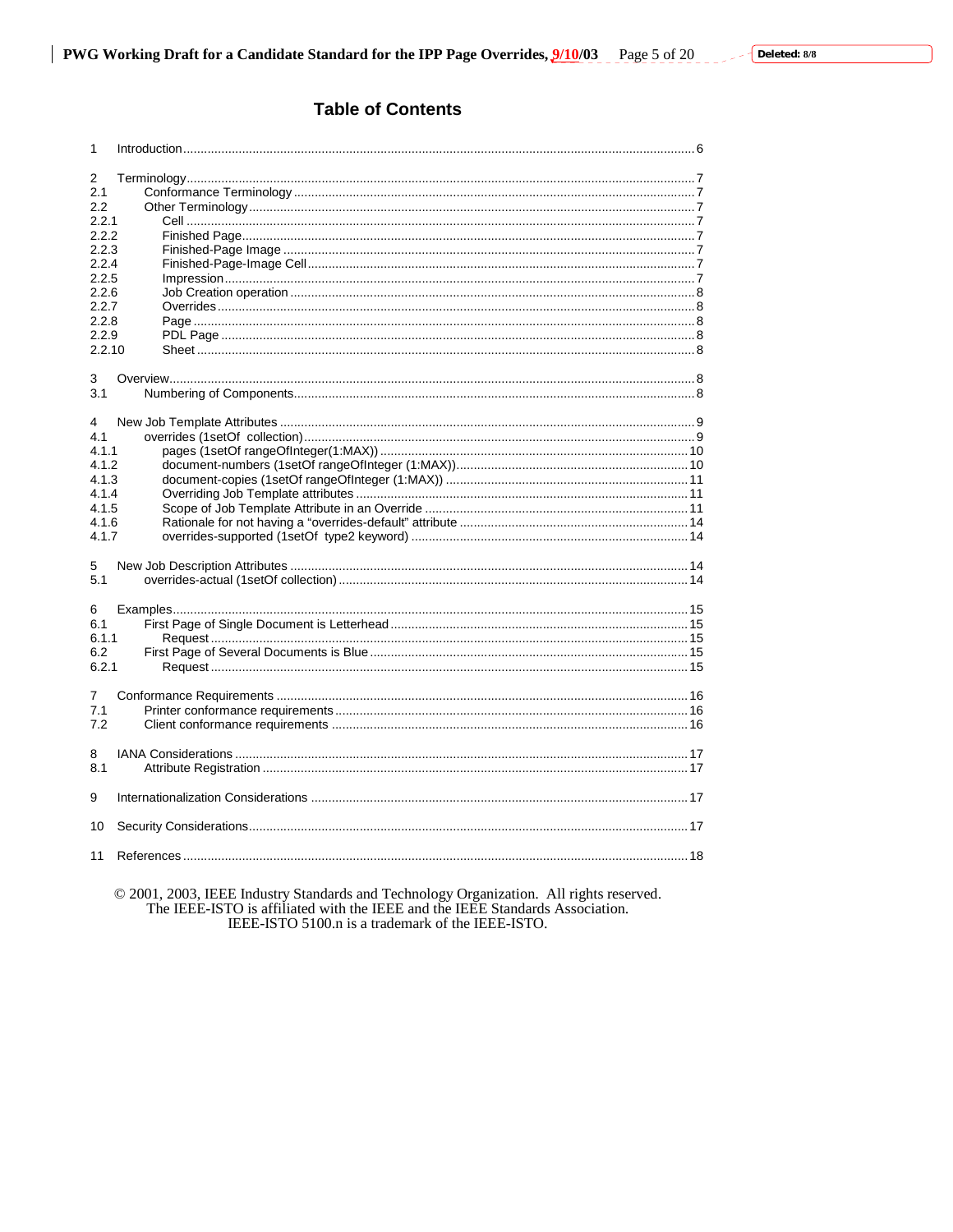# Table of Tables

# **1 Introduction**

The Internet Printing Protocol (IPP) is an application level protocol for distributed printing using Internet tools and technologies. IPP version 1.1 (IPP/1.1) requires that each attribute value be the same for all pages within a document within a job. This document defines OPTIONAL extensions to the IPP/1.1 model which relax this restriction and allow pages to have attributes that are Overrides. For example, with this extension, page 1 of a Document could have a different media or different value of "sides" from the other pages in the document. Another example is that the 1<sup>s</sup> copy of the Document could be printed single-sided on transparency and the remaining copies printed 4-up two-sided and stapled. Page Overrides always apply to pages within a document without regard to the "multiple-documentshandling" attribute.

This extension supports page Overrides by adding a new Job Template attribute: "overrides" (1setOf collection). Each 'collection' value for "overrides" :

- A member attribute that identifies the overridden pages, namely "pages".
- A member attribute that identifies the documents containing the overridden pages, namely "documentnumbers". This attribute MUST be supplied if the Override is specified as a Job Template attribute and the Overrides apply only to specific Documents. If this member attribute is not supplied, the Override applies to all Documents in the Job.
- A member attribute that identifies the document copies of the specified documents, namely "documentcopies". If this member attribute is absent, the Overrides apply to all document copies.
- One or more Job Template attributes that are Overrides for the identified pages, e.g. "sides" or "media".

See sections 4.1 and 7 for the conformance requirements for clients and Printers.

This specification is a proposal for an extension to IPP/1.0 and IPP/1.1. This specification when approved as a Candidate Standard will obsolete "Override Attributes for Documents and Pages" specification [PWG5100.4-2001]. This specification provides Overrides at the page level. The "overrides" Job Template attribute defined in this specification obsoletes the "page-overrides" Job Template attribute in [PWG5100.4-2001]. Other specifications outside the scope of this specification provide the remaining features from [PWG5100.4-2001] such as "documentoverrides", "pages-per-subset", and "job-warnings-count". See Appendix 1 Changes from IEEE ISTO 5100.4-2001 for details.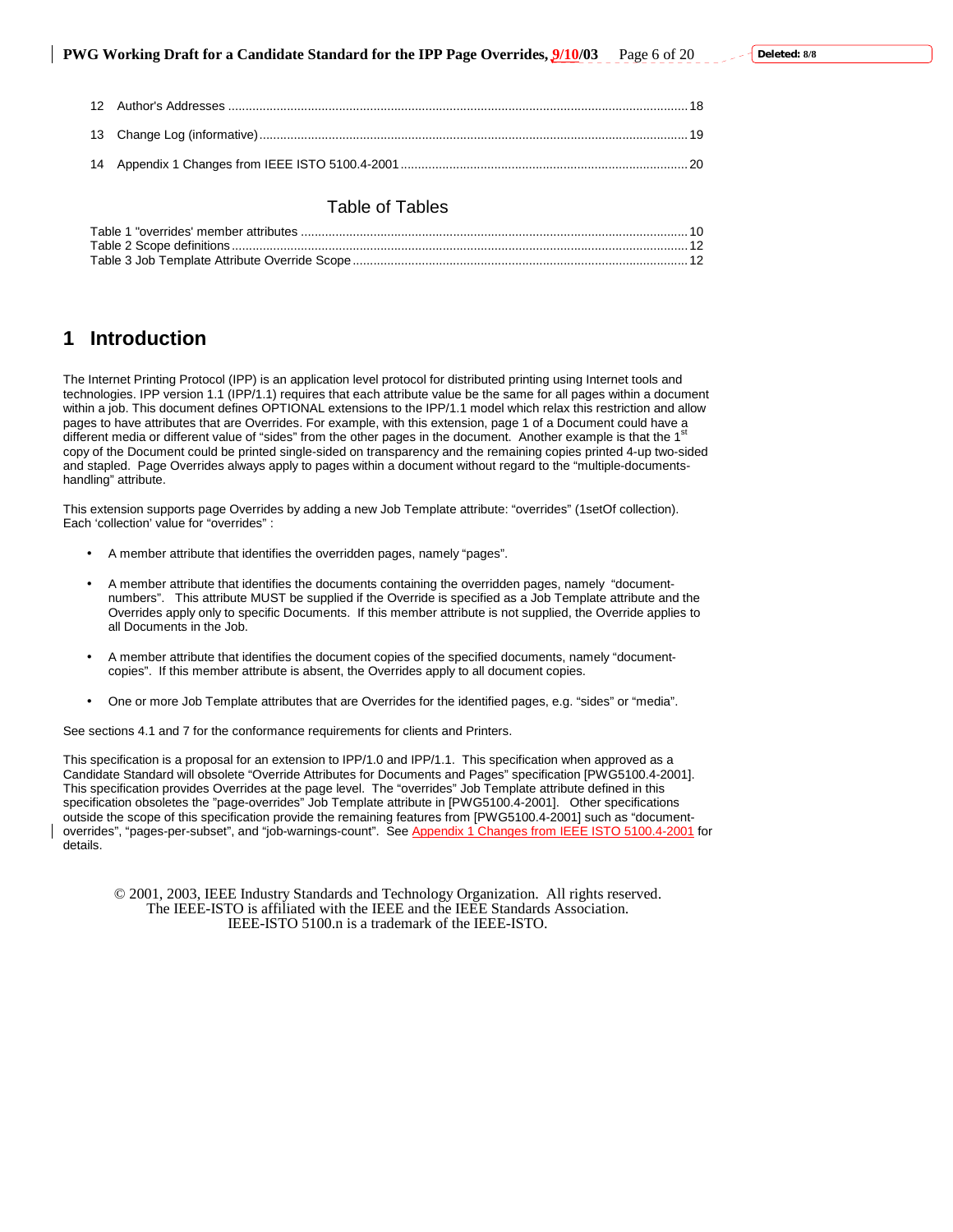# **2 Terminology**

This section defines the following additional terms that are used throughout this document:

### **2.1 Conformance Terminology**

Capitalized terms, such as **MUST, MUST NOT, REQUIRED, SHOULD, SHOULD NOT, MAY,** and **OPTIONAL**, have special meaning relating to conformance as defined in RFC 2119 [rfc2119]. If an implementation supports the extension defined in this document, then these terms apply; otherwise, they do not. These terms define conformance to *this document (and [rfc2911]) only*; they do not affect conformance to other documents, unless explicitly stated otherwise. For example, the term REQUIRED in this document means "REQUIRED if this OPTIONAL Override specification is implemented"*.* 

The term **CONDITIONALLY REQUIRED** means that the Printer **MUST** support the feature, if the specified condition is true. The term **CMUST** means **MUST** if the specified "condition" is true.

### **2.2 Other Terminology**

This document uses the same terminology as [rfc2911], such as "**client**", "**Printer**" 1 , "**attribute**", "**attribute value**", "**keyword**", "**Job Template attribute**", "**Operation attribute**", "**operation**", "**request**", "**response**", and "**support**" with the same meaning. In addition, the following terms are defined for use in this document:

# **2.2.1 Cell**

The term "Cell" used throughout this document is a synonym for Finished-Page-Image Cell.

### **2.2.2 Finished Page**

One side of a sheet in a Finished Document, i.e., one side of a sheet as perceived by a person *after* any cutting, folding, and/or booklet making. The lay term is 'page'.

# **2.2.3 Finished-Page Image**

The single image on a Finished Page, i.e. all the marks imaged on a Finished Page.

### **2.2.4 Finished-Page-Image Cell**

The region on the surface (i.e. side) of a sheet where the Finished-Page Image is Placed . When imposition is not applied, the Finished-Page-Image Cell coincides with the entire surface of one side of the sheet. When imposition<sup>2</sup> is applied, a) the sheet is partitioned into multiple non-overlapping Finished-Page-Image Cells, typically in a rectangular grid, and b) the area near the edges of the sheet may not belong to any Finished-Page-Image Cell.[PWG5100.3]

### **2.2.5 Impression**

An "impression" is the image (possibly many PDL pages in different configurations) imposed onto a single side of a media sheet. This definition is a clarification of the definition for impression in [rfc2911].

<sup>&</sup>lt;sup>1</sup> [rfc2911] uses the terms "Printer object" and "Printer" interchangeably to mean the same thing. For simplicity, this document uses the term "Printer" exclusively, except for definitions copied directly from [rfc2911]. Nonetheless, the intent is as in [rfc2911]: a Printer is an object that MAY be hosted in the device or in a server as in [rfc2911].<br><sup>2</sup> The "number-up" attribute is NOT imposition.

<sup>© 2001, 2003,</sup> IEEE Industry Standards and Technology Organization. All rights reserved. The IEEE-ISTO is affiliated with the IEEE and the IEEE Standards Association.

IEEE-ISTO 5100.n is a trademark of the IEEE-ISTO.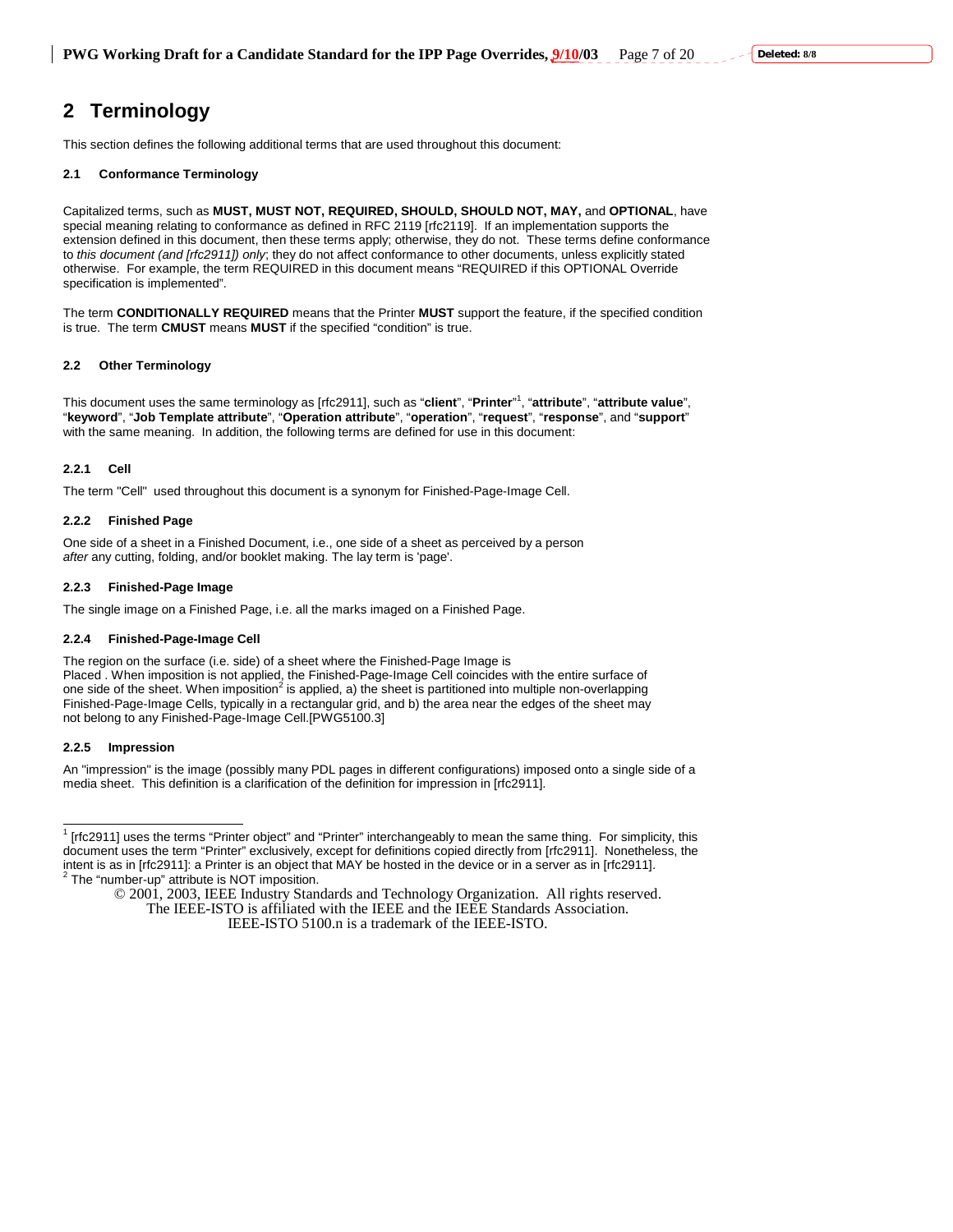#### **2.2.6 Job Creation operation**

Operations that create Job objects, specifically: Print-Job, Print-URI, and Create-Job as defined in [rfc2911].

#### **2.2.7 Overrides**

In IPP/1.1, each attribute value is the same for the entire Job. When an attribute is an "Overrides" attribute, it is different for identified pages. Pages can be identified within a Document or a specific copy of a Document.

### **2.2.8 Page**

The term "Page" used throughout this document is a synonym for PDL page.

### **2.2.9 PDL Page**

A "PDL Page" is a page according to the definition of pages in the language used to express the document data. Note: If the PDL contains multiple original source pages that have been placed on a single page by the client application, then the PDL page count is one. On the other hand, if the client requests that multiple PDL Pages are placed on a single side of media, by supplying "number-up" with a value greater than 1, then the PDL page count will be more than one. [rfc2911] uses the term "print stream page" for PDL Page.

### **2.2.10 Sheet**

A Sheet is the unit of media that a printer puts marks on. It is the most basic unit of output from a printer. A printer may mark on one side or on both sides of a sheet.

# **3 Overview**

In IPP 1.1, all attributes that a client includes with Job Creation operations affect the entire Job in a uniform way. That is, there is no way for one Document in a given Job to be stapled and another drilled. Also, there is no way for the first Sheet of each Document to be on a different media or to have a different value of "sides" from the other Sheets in the Document. In addition, there is no way for one document copy to be printed on paper and another on transparencies. An IPP/1.1 client can specify features, such as finishing, media and sides only at the job level.

The Override Extension defined in this document allows some pages to be affected by attribute values that are Overrides to those specified for the Job as a whole. For example, the first page of a Document has a different media from the rest.

#### **3.1 Numbering of Components**

The Override Extension defines a system for numbering of components.

Each Page in a Document is numbered sequentially, starting at 1 for the first Page. If a Job has several Documents, the first Page of each Document has the number 1. The Page number is unaffected by the "multiple-document-handling" Job Template Attribute. 3

<sup>&</sup>lt;sup>3</sup> Rationale: The primary reason for ignoring "multi-document-handling" in numbering Pages for Overrides is simplicity. From a usability standpoint it is cleaner to present the Page number within a Document than to determine the current rule for numbering Pages across the Job and then keep the counts of the previous Document's Pages so the correct Page can be specified.

<sup>© 2001, 2003,</sup> IEEE Industry Standards and Technology Organization. All rights reserved. The IEEE-ISTO is affiliated with the IEEE and the IEEE Standards Association.

IEEE-ISTO 5100.n is a trademark of the IEEE-ISTO.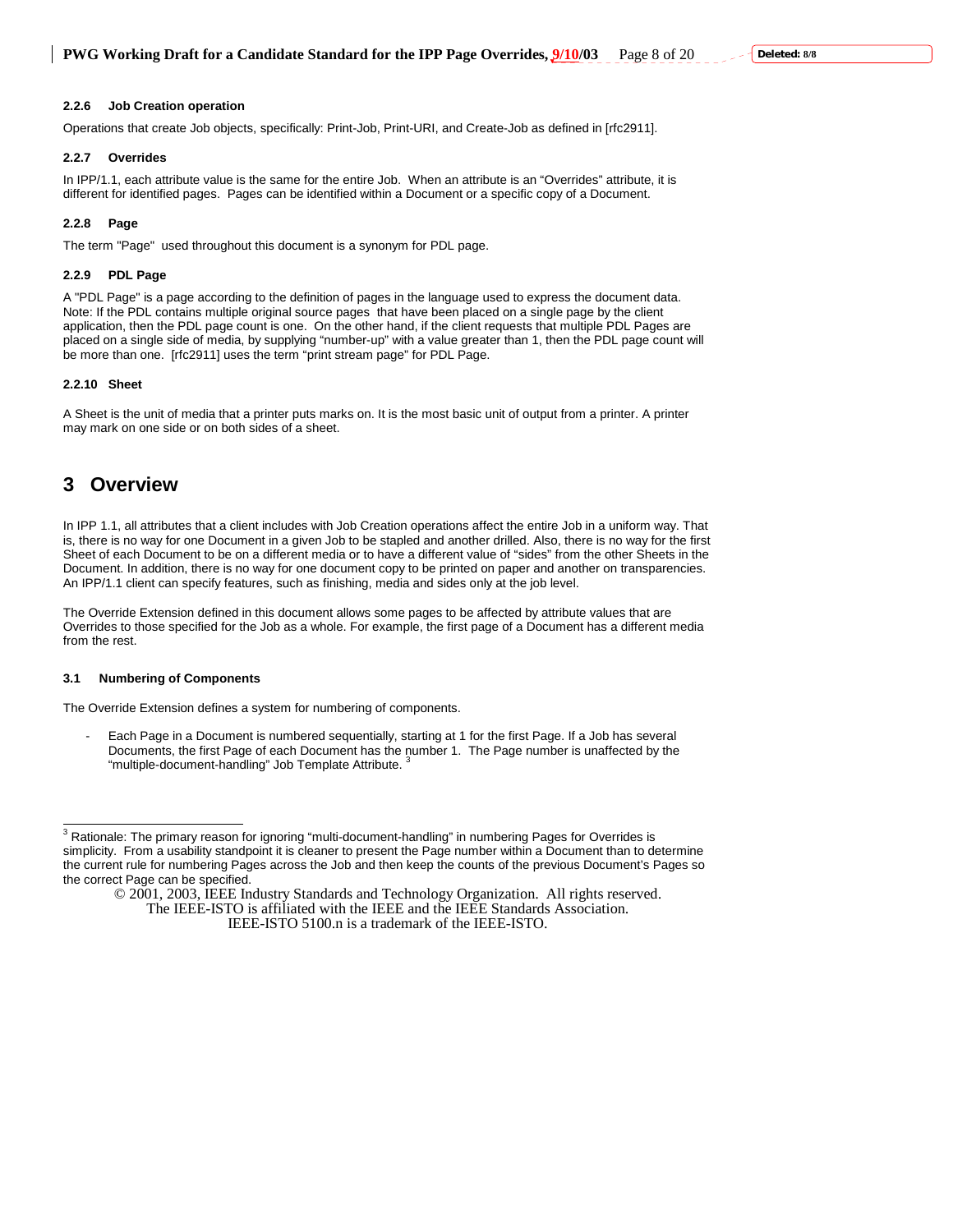- The Documents are numbered as if the value of "copies" were 1, i.e. if a Document produces multiple copies, each copy of the Document has the same document number.
- Each copy of a Document has a number. The first copy of each Document has the number 1, and each subsequent copy has a number that is one higher than the previous copy.
- Each Document has a number. The single Document that a client sends with Print-Job or Print-URI and the first Document that a client sends with Send-Document or Send-URI has the number 1. Each subsequent Document that a client sends has a number that is one higher than the previous.

# **4 New Job Template Attributes**

The Override Extension adds a new Job Template attribute: "overrides". The "overrides" attribute supercedes the "page-overrides" attribute from PWG5100.4

| Job Template                     | Printer: Default Value | Printer: Supported                                |
|----------------------------------|------------------------|---------------------------------------------------|
| Attribute                        | Attribute              | Values Attribute                                  |
| overrides<br>(1setOf collection) | none                   | overrides-<br>supported<br>(1setOf type2 keyword) |

#### **4.1 overrides (1setOf collection)**

This Job Template attribute contains Job Template attributes that are associated with Pages and that are treated as page Overrides. Such attributes are called "overrides" attributes. The remainder of this section describes features that an implementation MUST support or MAY support if an implementation supports this attribute.

If this attribute is present in a Job, there are Page Overrides. If it is present, the value consists of one or more 'collection' values, where each 'collection' value identifies one or more Pages and contains one or more Job Template attributes which act as Overrides to the corresponding Job Template attribute(s) for the specified Page(s) in the Job. Page Overrides are specified by including the "overrides" attribute in the Job Template attributes group in a Print-Job, Print-Uri, Validate-Job, Create-Job or Set-Job-Attributes operation.

The first member attribute of the "overrides" collection MUST be the "pages" attribute. This identifies the pages to which the Override applies. The identified pages need not be contiguous.

If the Override applies only to specific Documents, the next member attribute MUST be the "document-numbers" attribute, which specifies the Documents to which the Override applies. If this attribute is not supplied, the Override applies to all Documents in the Job.

If the Override applies only to specific copies of the Document, the next member attribute MUST be the "documentcopies" attribute, which specifies the copies of the Document to which the Override applies. If this attribute is not supplied, the Override applies to all copies of the Document.

The remaining member attributes in the 'collection' value MUST be one or more Job Template attributes that are Overrides for the specified pages.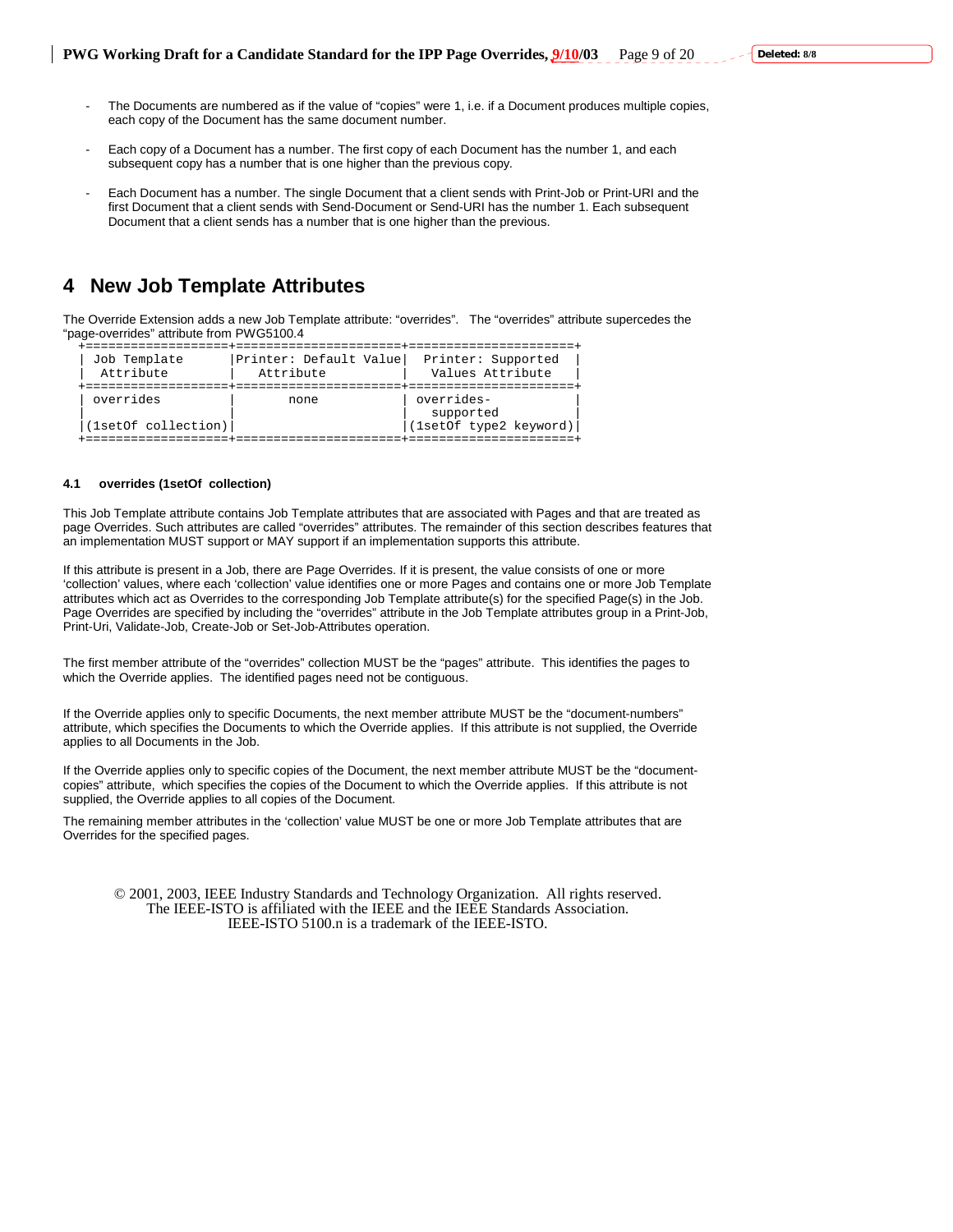If the "pages", "document-copies", and "document-numbers", identify pages that either don't exist or are within nonexistent Document-Copies or Documents, the Printer MUST silently ignore them. The Printer MUST apply Overrides to the pages that do exist .

If a client supplies a member attribute in some position other than its required position (e.g. "pages" MUST be first), a Printer MUST reject the request with status-code 'client-error-bad-request'.

For each member attribute in the collection (i.e. "pages", "document-copies" and "document-numbers") the client MUST NOT specify values that contain overlapping ranges . Furthermore the ranges MUST be in ascending order. If there are multiple "overrides" in the collection the client MUST NOT specify "overrides" with overlapping documents (i.e. overlapping "document-numbers"). The "overrides" in the set MUST be in ascending order based on the "document-numbers" member attribute value. If a request is received by the Printer that does not meet these requirements, the Printer MUST reject the request with status-code 'client-error-bad-request'.

When a client receives this attribute in a Get-Jobs or Get-Job-Attributes response, the value MUST contain the same 'collection' values received in Job-Submission operations, except for those 'collection' values the Printer returned in the Unsupported Attributes group.

To allow the specification of the last page, copy or document, the MAX integer value (2147483647) is used. To allow the specification of the page, copy or document before the last, a special value of MAX-1(2147483646) is used. No other special values are defined.

| <b>Attribute name</b>      | Syntax                     | In request | <b>Printer Support</b> |
|----------------------------|----------------------------|------------|------------------------|
| pages                      | 1setOf rangeOfInteger(MAX) | MUST       | MUST                   |
| document-numbers           | 1setOf rangeOfInteger(MAX) | MAY        | MUST                   |
| document-copies            | 1setOf rangeOfInteger(MAX) | MAY        | MAY                    |
| Any Job Template attribute |                            | MAY        | See section 4.1.4      |

The following sections describe each member attribute in the above table.

#### **4.1.1 pages (1setOf rangeOfInteger(1:MAX))**

This attribute identifies one or more pages by specifying one or more ranges of numbers (see section 3.1 for the rules on associating a number with each page). The "1setOf" allows noncontiguous pages. The Overrides apply to the identified pages within the Documents specified.

If the "page-ranges" attribute is associated with a Document, the pages identified by this attribute are the same as when "page-ranges" is not present. However, this attribute may identify pages that are deselected for printing by the "page-ranges" attribute. For example, if the value of "page-ranges" is "5:10" and this attribute identifies pages "3:6", this attribute identifies two pages (3 and 4) that are not printed and two that are (5 and 6).

If a Printer supports the "overrides" attribute, it MUST support this attribute. A client MUST supply this attribute in each 'collection' value of the "overrides" attribute and it MUST be the first attribute of each 'collection' value.

# **4.1.2 document-numbers (1setOf rangeOfInteger (1:MAX))**

This attribute identifies one or more Documents by specifying one or more ranges of numbers. The Overrides apply to the pages within the Documents specified.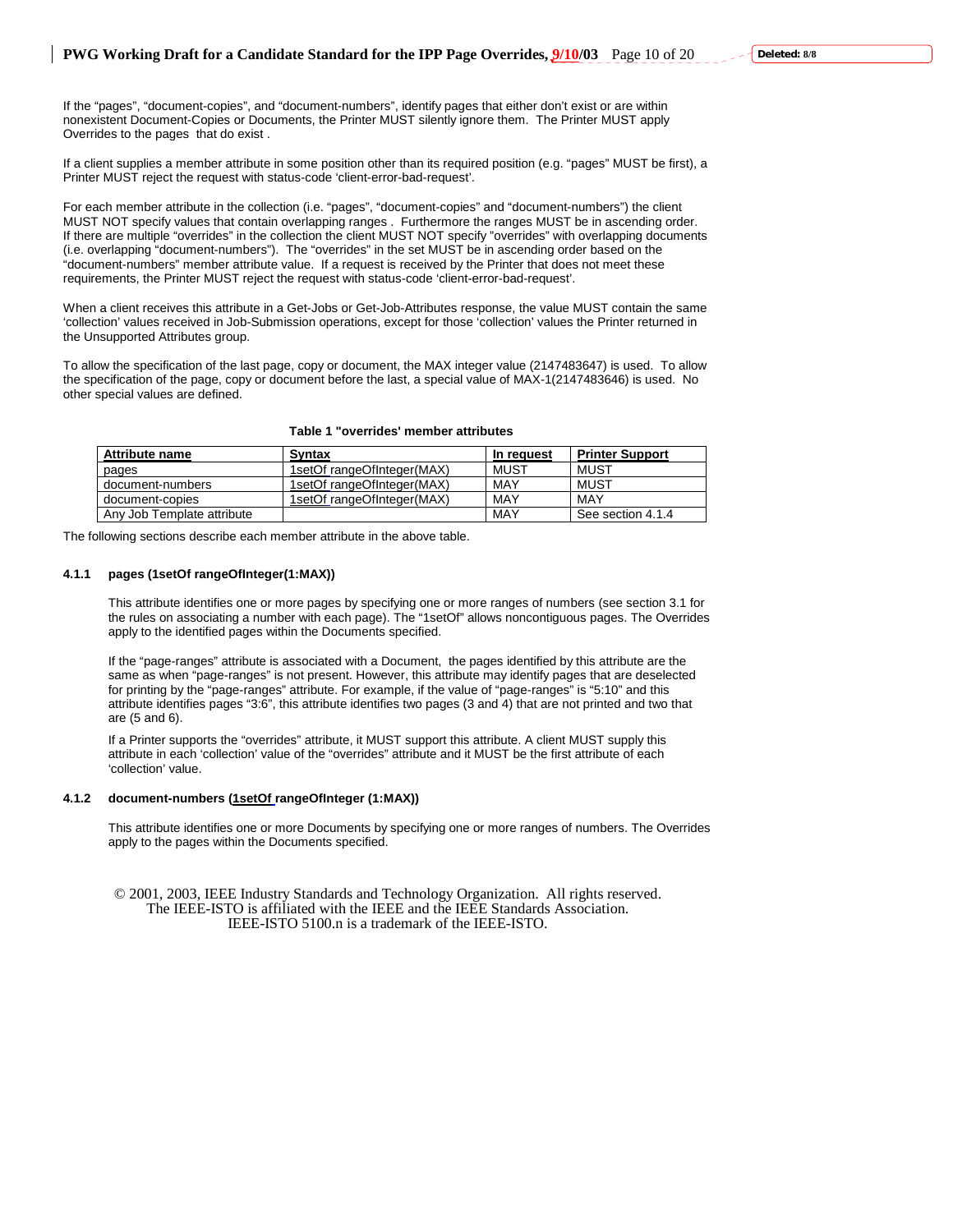A Printer MUST support this attribute. A client MAY supply this attribute in each 'collection' value. If supplied, it MUST be the second attribute of each 'collection' value.

#### **4.1.3 document-copies (1setOf rangeOfInteger (1:MAX))**

This attribute identifies one or more Document-Copies by specifying one or more ranges of numbers. The Overrides apply to the pages within the identified Documents-Copies within the Documents specified. For example, 10 copies are duplex printed on letter paper with a staple, while one copy is simplex printed on transparencies without a staple.

If an attribute can affect a Document, it can affect particular Document-Copies. If an attribute can affect Sheets, it can affect Sheets of particular Document-Copies.

A Printer MAY support this attribute. A client MAY supply this attribute in each 'collection' value. It MUST be the third attribute of each 'collection' value if the client supplies "document-numbers'; otherwise it MUST be second.

#### **4.1.4 Overriding Job Template attributes**

These attributes have the same meaning as in IPP/1.1. The Printer MUST support only Job Template attributes with a scope of Page, Cell, Impressions, or Sheet (see section 4.1.5). The Printer MUST list Job Template attributes that the Printer supports for Override in the Printer's "overrides-supported" attribute.

All overriding Job Template attributes follow the same rules as ordinary Job Template attributes not specified in an Override and interact with "ipp-attribute-fidelity" as specified in [rfc2911]. Therefore if "ipp-attributefidelity" is 'false', the Printer MUST accept the request (assuming no other problems are found with the request) and any overriding Job Template attributes not supported by the Printer MUST be returned in "unsupported-attributes". If "ipp-attribute-fidelity" is 'true', then the Printer MUST reject the request and the unsupported Job Template attributes MUST be returned in "unsupported-attributes".

The client MUST include at least one attribute to be overridden. A request with "overrides" that does not have any overriding Job Template attributes MUST be rejected with a 'client-error-bad-request' status code.

### **4.1.5 Scope of Job Template Attribute in an Override**

Table 2 defines scopes for Job Template attributes as they apply to Overrides. The Scope is applicable only when the Job Template attribute is applied as part of an Override. A Scope is the smallest entity to which a Job Template attribute applies. The order of Scopes from largest to smallest is: a Job contains one or more Documents that are printed on one or more Sheets that have up to two Impressions containing one or more Cells<sup>4</sup> containing one or more Pages. For a Printer to support a Job Template attribute in an Override, it MUST support the Job Template at the specified Scope. Implementations MAY apply the Job Template attribute at a smaller scope (e.g. Page instead of Impression).

Job Template attributes with a scope of Job or Document SHOULD NOT be part of an Override. They are meaningless in a Override that is specified with a range of Pages in a Document.

Included in the definitions are the rules for handling a change in the Job Template attribute value on Override boundaries. An Override boundary occurs when two contiguous Pages are in separate Overrides or two contiguous Pages have one Page in an Override and the other is not. When an Override boundary is

<sup>4&</sup>lt;br>A If impositions are not applied to the page, then a Cell is equivalent to an Impression. (i.e. an Impression contains one Cell)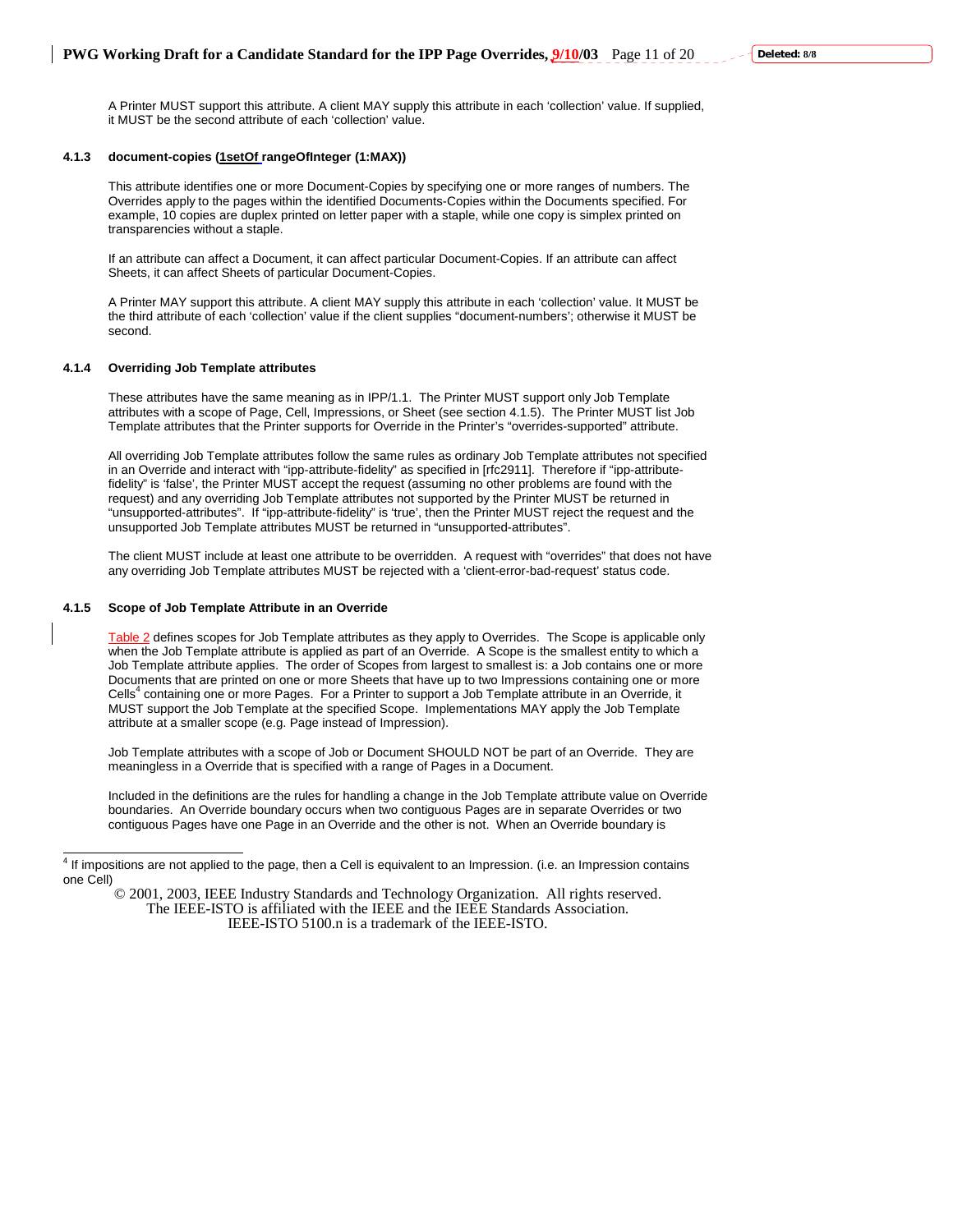reached and the value of the Job Template attribute does not change, the Printer MUST place the next Page on the Impression or Sheet without the transition move dictated in **Table 2.** For example: A Document is being printed with "number-up" set to '4' and "sides" set to 'two-sided-long-edge' and an Override is set for page 4 with "number-up" of '1'. Pages 1 to 3 will be printed on the first impression (i.e. first side of sheet 1). The Job Template attribute value change at the transition only affects Impressions (i.e. "number-up" from '4' to '1') so the next Page is printed on a new Impression (i.e. second side of the first sheet). Since the Job Template attribute affecting Sheets did not change, the fourth Page is not printed on a new Sheet (i.e. first side of the second Sheet).

#### **Table 2 Scope definitions**

| Override scope | Definition                                                                                                                                                                                                                                                                                                                                                                                                                                                                                      |
|----------------|-------------------------------------------------------------------------------------------------------------------------------------------------------------------------------------------------------------------------------------------------------------------------------------------------------------------------------------------------------------------------------------------------------------------------------------------------------------------------------------------------|
| Job            | Job Template Attributes that operate on whole Jobs, such as "job-priority", "job-hold-until",<br>and "multiple-document-handling", are meaningless as page overrides. The Client SHOULD<br>NOT supply these attributes in "overrides".                                                                                                                                                                                                                                                          |
| Document       | Job Template Attributes that operate on whole Documents, such as "copies", are<br>meaningless as page overrides. These attributes SHOULD NOT be included in "overrides".                                                                                                                                                                                                                                                                                                                        |
| Sheet          | Job Template Attributes that operate on whole Sheets, such as "media" and "finishings", are<br>appropriate as Overrides. These attributes MAY be included in "overrides". When a Sheet<br>attribute changes value at an Override boundary, this forces the Printer to move on to the<br>first side of a new sheet.                                                                                                                                                                              |
| Impression     | Job Template Attributes that operate on whole Impressions, such as "imposition-template" or<br>"print-quality", are appropriate as Overrides. These attributes MAY be included in<br>"overrides". When an Impression attribute changes value at an Override boundary, this<br>forces the Printer to move on to the next Impression—that is, the next side.                                                                                                                                      |
| Cell           | Job Template Attributes that operate on whole Cell, such as "number-up" or "x-side1-image-<br>shift", are appropriate as Overrides. These attributes MAY be included in "overrides". When<br>an Cell attribute changes value at an Override boundary, this forces the Printer to move on to<br>the next Cell on the impression. If impositions are not in effect there is only one Cell per<br>impression. Therefore a change at an Override boundary would require moving to the next<br>side. |
| Page           | Job Template Attributes that operate on whole Pages, such as "orientation-requested", are<br>appropriate as Overrides. These attributes MAY be included in "overrides". Job Template<br>Attributes that operate on Pages do not affect the location of the page image in the Cell (or<br>Impression if impositions are not being applied).                                                                                                                                                      |

Table 3 below shows the Scope for the Job Template attributes. As indicated above, Job Template attributes with a Scope of Job or Document are not applicable to Overrides. The "Override Scope" column contains 'N/A' for these Job Template attributes. Table 2 above indicates the appropriate behavior for when the attribute values change on Override boundaries.

The Job Template attributes "print-quality" and "printer-resolution" have an Override Scope of Impression. To support these attributes in an "override" the Printers MUST implement them at least to the Override Scope of Impression. As with any "override" attribute the Printer MAY implement them with the reduced Override Scope of Page.

#### **Table 3 Job Template Attribute Override Scope**

| Job Template attribute | Override<br>Scope | <b>Attribute Syntax</b> | Reference        |
|------------------------|-------------------|-------------------------|------------------|
| copies                 | N/A               | integer(1:MAX)          | frfc29111 §4.2.5 |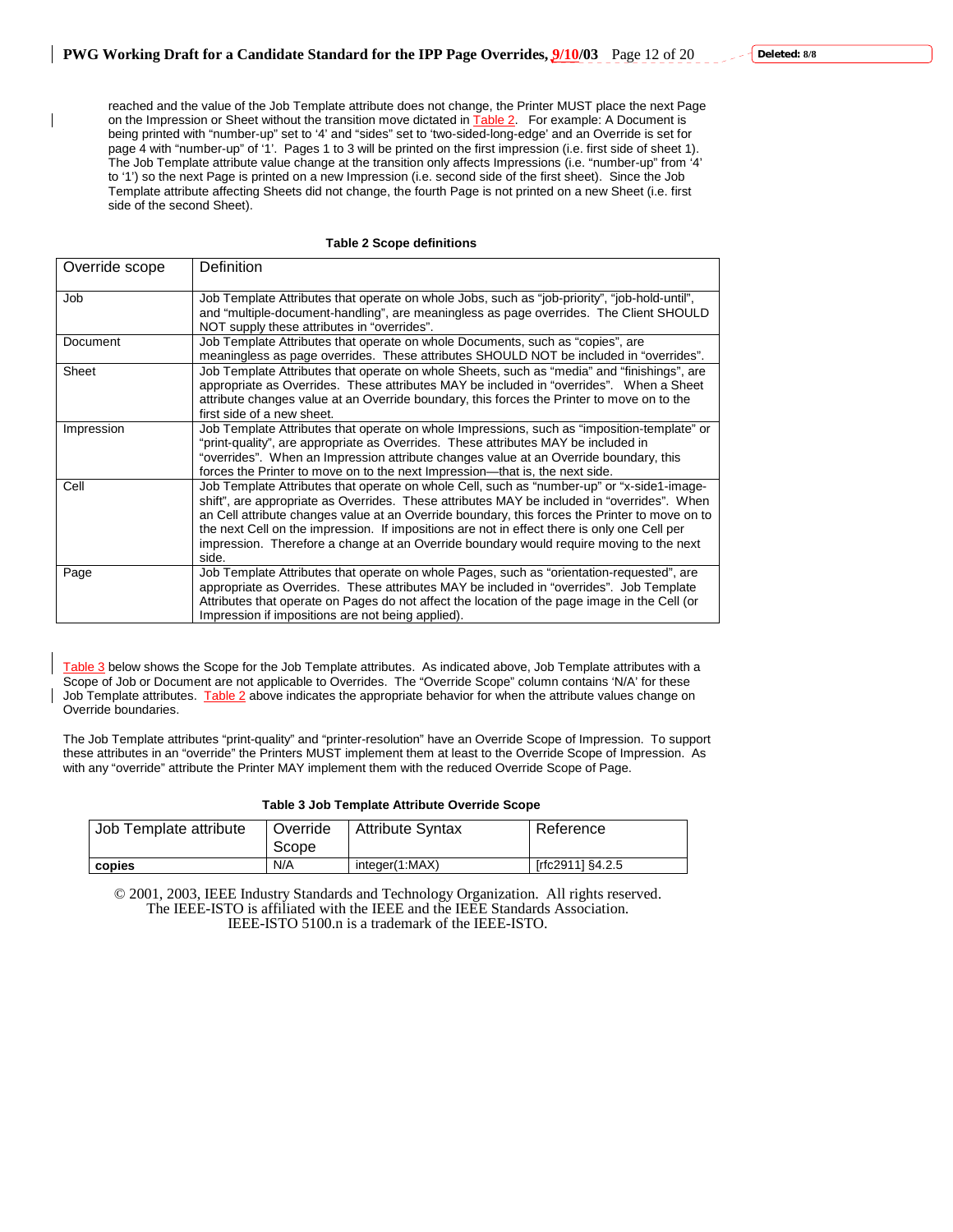| Job Template attribute   | Override   | <b>Attribute Syntax</b>         | Reference                      |
|--------------------------|------------|---------------------------------|--------------------------------|
|                          | Scope      |                                 |                                |
| cover-back               | N/A        | collection                      | [pwg5100.3] §3.1               |
| cover-front              | N/A        | collection                      | [pwg5100.3] §3.1               |
| finishings               | Sheet      | 1setOf type2 enum               | [rfc2911] §4.2.6               |
| finishings-col           | Sheet      | collection                      | [pwg5100.3] §3.2               |
| force-front-side         | Sheet      | 1setOf integer(1:MAX)           | [pwg5100.3] §3.3               |
| imposition-template      | Impression | type2 keyword   name(MAX)       | [pwg5100.3] §3.4               |
| insert-sheet             | N/A        | 1setOf collection               | [pwg5100.3] §3.5               |
| job-account-id           | N/A        | name(MAX)                       | [pwg5100.3] §3.6               |
| job-accounting-sheets    | N/A        | collection                      | [pwg5100.3] §3.8               |
| job-accounting-user-id** | N/A        | name(MAX)                       | [pwg5100.3] §3.7               |
| job-copies               | N/A        | integer(1.MAX)                  | $[jobx]$ §5.1.                 |
| job-cover-back           | N/A        | collection                      | $[jobx]$ §5.1.                 |
| job-cover-front          | N/A        | collection                      | $[jobx]$ §5.1.                 |
|                          | N/A        | collection                      | [pwg5100.3] §3.9               |
| job-error-sheet          | N/A        | 1setOf type2 enum               | [jobx] §5.1.                   |
| job-finishings           |            |                                 |                                |
| job-finishings-col       | N/A        | collection                      | $[jobx]$ §5.1.                 |
| job-hold-until           | N/A        | type3 keyword   name(MAX)       | [rfc2911] §4.2.2               |
| job-message-to-operator  | N/A        | text(MAX)                       | [pwg5100.3] §3.10              |
| job-priority             | N/A        | integer(1:100)                  | [rfc2911] §4.2.1               |
| job-sheet-message        | N/A        | text(MAX)                       | [pwg5100.3] §3.12              |
| job-sheets               | N/A        | type3 keyword   name(MAX)       | [rfc2911] §4.2.3               |
| job-sheets-col           | N/A        | collection                      | [pwg5100.3] §3.11              |
| media                    | Sheet      | type3 keyword   name(MAX)       | [rfc2911] §4.2.11              |
| media-col                | Sheet      | collection                      | [pwg5100.3] §3.13              |
| media-input-tray-check   | N/A        | type3 keyword   name(MAX)       | [pwg5100.3] §3.14              |
| media-type               | Sheet      | type3 keyword   name(MAX)       | [upnp], [pwg5100.3]<br>§3.13.2 |
| multiple-document-       | N/A        | type2 keyword                   | [rfc2911] §4.2.4               |
| handling                 |            |                                 |                                |
| number-up                | Cell       | integer(1:MAX)                  | [rfc2911] §4.2.9               |
| orientation-requested    | Page       | type2 enum                      | [rfc2911] §4.2.10              |
| output-bin               | N/A        | type2 keyword  <br>name(MAX)    | [pwg5100.2] §2.1               |
| output-device            | Sheet      | name(MAX)                       | [jobx] §5.1.                   |
| page-delivery            | N/A        | type2 keyword                   | [pwg5100.3] §3.15              |
| page-order-received      | N/A        | type2 keyword                   | [pwg5100.3] §3.16              |
| page-ranges              | N/A        | 1setOf<br>rangeOfInteger(1:MAX) | [rfc2911] §4.2.7               |
| presentation-direction-  | Cell       | type2 keyword                   | [pwg5100.3] §3.17              |
| number-up                |            |                                 |                                |
| print-quality            | Impression | type2 enum                      | [rfc2911] §4.2.13              |
| printer-resolution       | Impression | resolution                      | [rfc2911] §4.2.12              |
| separator-sheets         | N/A        | collection                      | [pwg5100.3] §3.18              |
| sheet-collate            | N/A        | type2 keyword                   | [rfc3381] §3.1                 |
| sides                    | Sheet      | type2 keyword                   | $[rfc2911]$ §4.2.8             |
| x-image-position         | Cell       | type2 keyword                   | [pwg5100.3] §3.19.2            |
| x-image-shift            | Cell       | integer(MIN:MAX)                | [pwg5100.3] §3.19.3            |
| x-side1-image-shift      | Cell       | integer(MIN:MAX)                | [pwg5100.3] §3.19.4            |
|                          |            |                                 |                                |
| x-side2-image-shift      | Cell       | integer(MIN:MAX)                | [pwg5100.3] §3.19.5            |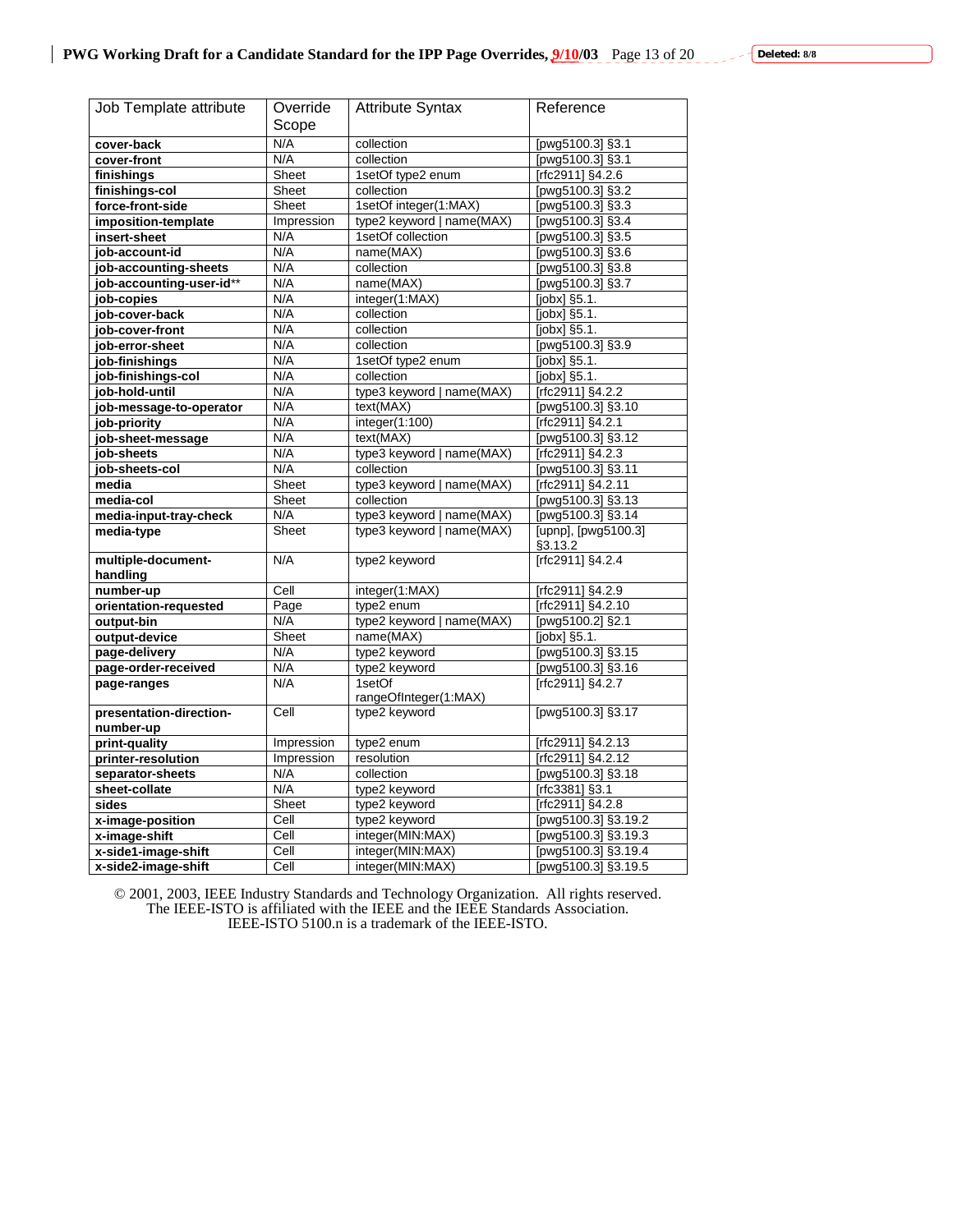| Job Template attribute | Override | <b>Attribute Syntax</b> | Reference           |
|------------------------|----------|-------------------------|---------------------|
|                        | Scope    |                         |                     |
| y-image-position       | Cell     | type2 keyword           | [pwg5100.3] §3.19.6 |
| v-image-shift          | Cell     | integer(MIN:MAX)        | [pwg5100.3] §3.19.7 |
| y-side1-image-shift    | Cell     | integer(MIN:MAX)        | [pwg5100.3] §3.19.8 |
| y-side2-image-shift    | Cell     | integer(MIN:MAX)        | [pwg5100.3] §3.19.9 |

#### **4.1.6 Rationale for not having a "overrides-default" attribute**

There is no "overrides-default" attribute because it adds complicated rules for a Printer to implement. The problems are best illustrated with examples.

If there were an "overrides-default" and it contained a "sides" and "media" Override for the first page, and if a client submitted a Job with no "sides" attribute and with "media" as a Job Template attribute with no Overrides, a possible meaning is that the Printer uses the client's requested media for the entire Job and the sides specified by the "sides-default" and the "sides" value in "overrides-default". So in this example, the Printer ignores the "overrides-default" attribute for "media", but uses it for "sides" because the Printer uses it for an attribute "xxx" only when it uses "xxx-default".

#### **4.1.7 overrides-supported (1setOf type2 keyword)**

This attribute specifies the supported values of the "overrides" attribute. A client can use this attribute to determine what Override attributes the Printer supports.

This attribute contains the name of each attribute that the Printer supports in a 'collection' value of the "overrides" attribute. The Printer MUST support this attribute. This attribute MUST contain the keywords "pages" and "document-numbers" because a Printer MUST support these attributes. This attribute MUST contain the keyword "document-copies" if the Printer supports overriding of individual copies of a Document. This attribute MUST also contain the name of each attribute that can be an Override. For example, this attribute contains the keyword "sides" if and only if the Printer supports "sides" in a 'collection' value of the "overrides" attribute.

There are no corresponding "document-numbers-supported", "document-copies-supported", and "pagessupported" Printer attributes. However, the supported values for all of the other member attributes are indicated by the corresponding "xxx-supported" Printer attributes which are the same values as for the corresponding "xxx" operation or Job Template attribute. For example, if "sides" is supported as a member attribute of the "override" collection, then the "sides-supported" Printer attribute indicates the values that are supported both at the job level and as an Override.

# **5 New Job Description Attributes**

The Override Extension adds a new Job Description attribute.

#### **5.1 overrides-actual (1setOf collection)**

This OPTIONAL Job Description attribute specifies the "overridess" attributes that the Printer actually used in producing the job. The Printer MAY support this attribute even if it does not support the "overrides " Job Template attribute.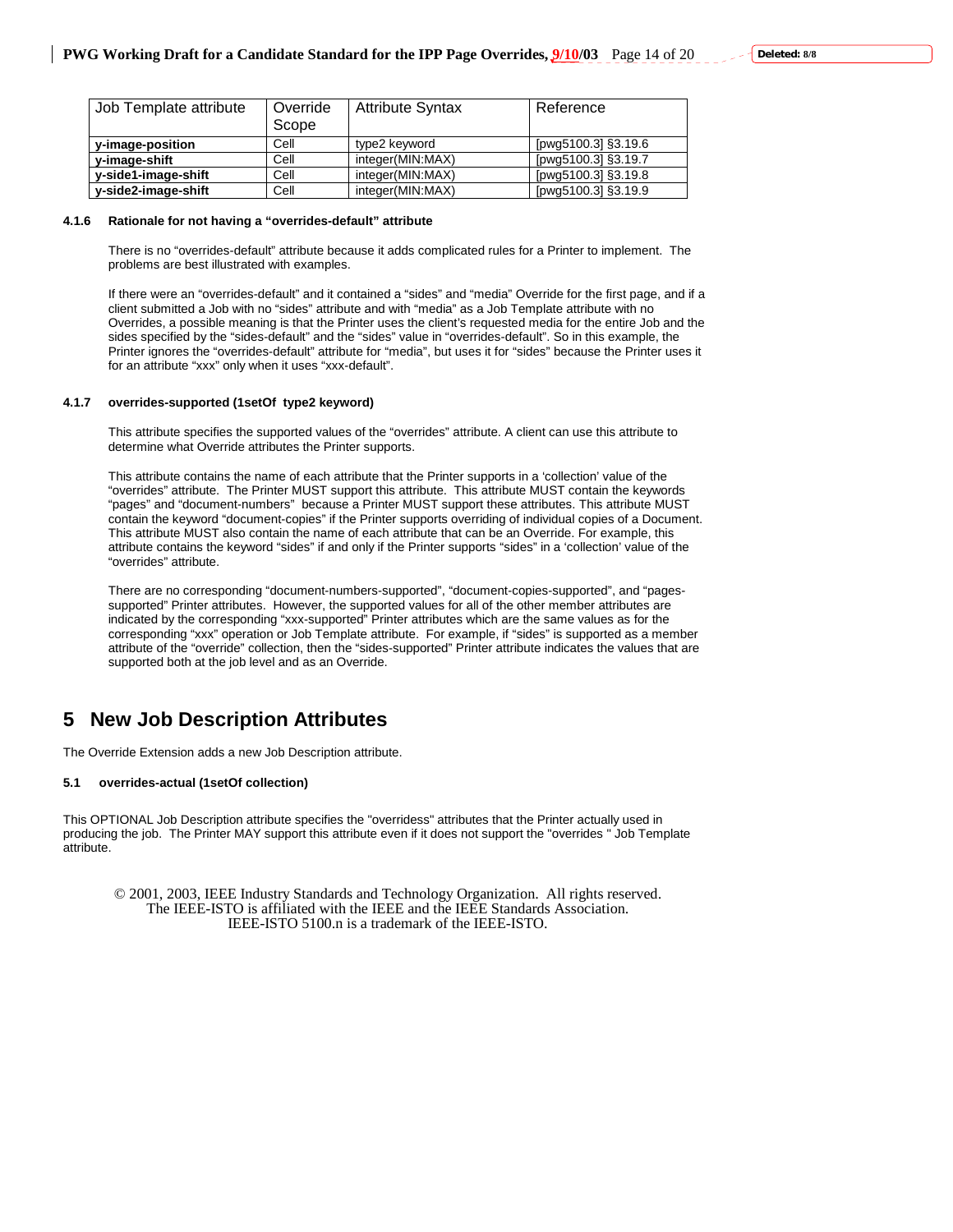# **6 Examples**

This section contains example Overrides. Brackets are used to delimit the beginning and end of each Collection value.

#### **6.1 First Page of Single Document is Letterhead**

In the first example, the Printer produces 1 copy of a single Document. It is printed on letter-paper using Print-Job. The first Page of the Document is letterhead paper.

### **6.1.1 Request**

There is one implied Document A.

Print-Job job template attributes group media: letter overrides: { pages: 1:1 media: letterhead } end-of-attributes Document A

#### **6.2 First Page of Several Documents is Blue**

In the second example, the Printer produces 3 copies of each Document. Each is stapled and printed on letterpaper, two-sided using Create-Job. The first Page of each Document is blue-letter paper and one-sided.

### **6.2.1 Request**

There are two Documents A and B.

Create-Job operations attributes group document-format: application/PostScript job template attributes group multiple-document-handling: separate-documents-collated-copies sides: two-sided-long-edge media: letter copies: 3 finishings: stapling overrides: { pages: 1:1 document-numbers: 1: 2147483647 sides: one-sided media: blue-letter }

end-of-attributes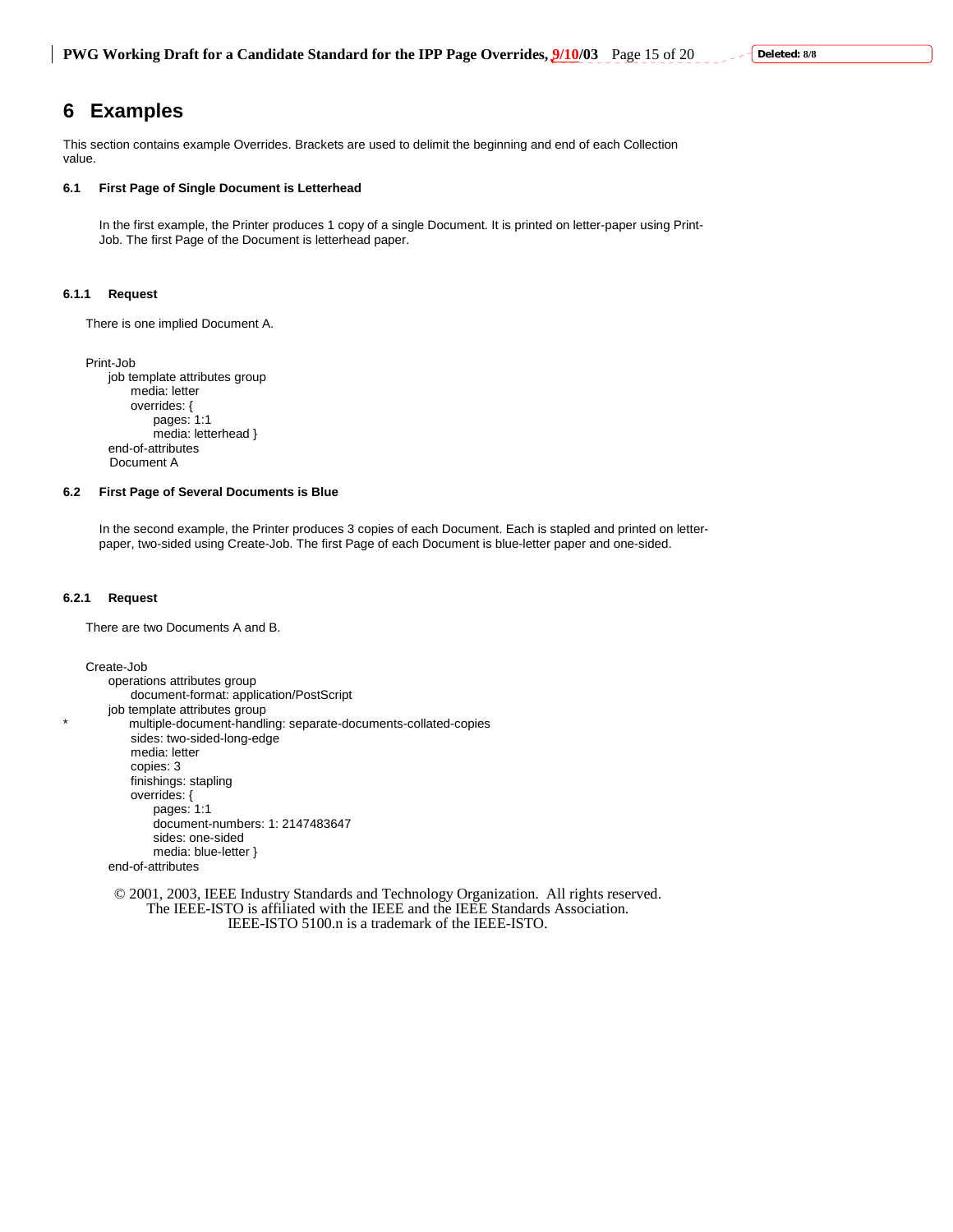Send-Document end-of-attributes Document A Send-Document end-of-attributes Document B

| Deleted: ¶                       |
|----------------------------------|
| Formatted: Bullets and Numbering |
|                                  |

# **7 Conformance Requirements**

This specification describes the conformance requirements for Printers and clients overriding attributes withina Job. This section does not change any of the preceeding normative definitions. If there is any conflict , the previous definitions apply.

### **7.1 Printer conformance requirements**

In order to conform to this specification, a Printer:

- 1. MUST meet the conformance requirements for Printers specified in [rfc2911].
- 2. MUST support the component numbering semantics specified in section 3.1 for the components that the Printer supports.
- 3. MUST support the Override Scope of Job Template attributes that section 4.1.5 or the definition of any other Job Template attributes REQUIRES a Printer to support.
- 4. MUST support the "overrides" Job Template attribute in the Print-Job and Send-Document operations and, if supported, the Print-URI and Send-URI operations, that section 4 REQUIRES a Printer to support.
- 5. A conforming Printer MUST handle unsupported attributes correctly. If a Printer receives an "overrides" attribute that contains one or more unsupported members, it MUST return in the Unsupported Attributes group of the response the "overrides" attribute with the unsupported member attributes. The "ippattribute-fidelity" attribute determines whether the Printer
	- a. rejects the Job or
	- b. accepts the Job and ignores the unsupported member attributes.
- 6. A Printer **MUST** support the "pages" and "document-numbers" member attributes,
- A Printer MAY support the "document-copies" attribute as a member attribute of "overrides". If a Printer does not support the "document-copies" member attribute and receives it in "overrides", it treats the "document-copies" attribute as described in the item 5 above. If the Printer accepts the Job, it behaves as if the Overrides applied to all copies of the specified documents or pages, i.e. the way the Printer would behave if it supported "document-copies" and the client didn't supply it.

#### **7.2 Client conformance requirements**

In order to conform to this specification, a client:

- 1. MUST meet the conformance requirements for clients specified in [rfc2911].
- 2. MUST support the component numbering semantics specified in section 3.1 for the components that the Printer supports.

© 2001, 2003, IEEE Industry Standards and Technology Organization. All rights reserved. The IEEE-ISTO is affiliated with the IEEE and the IEEE Standards Association. IEEE-ISTO 5100.n is a trademark of the IEEE-ISTO.

**Deleted:** s

**Formatted:** Bullets and Numbering **Deleted:** and **Inserted:** and **Deleted:** 

**Deleted: 8/8**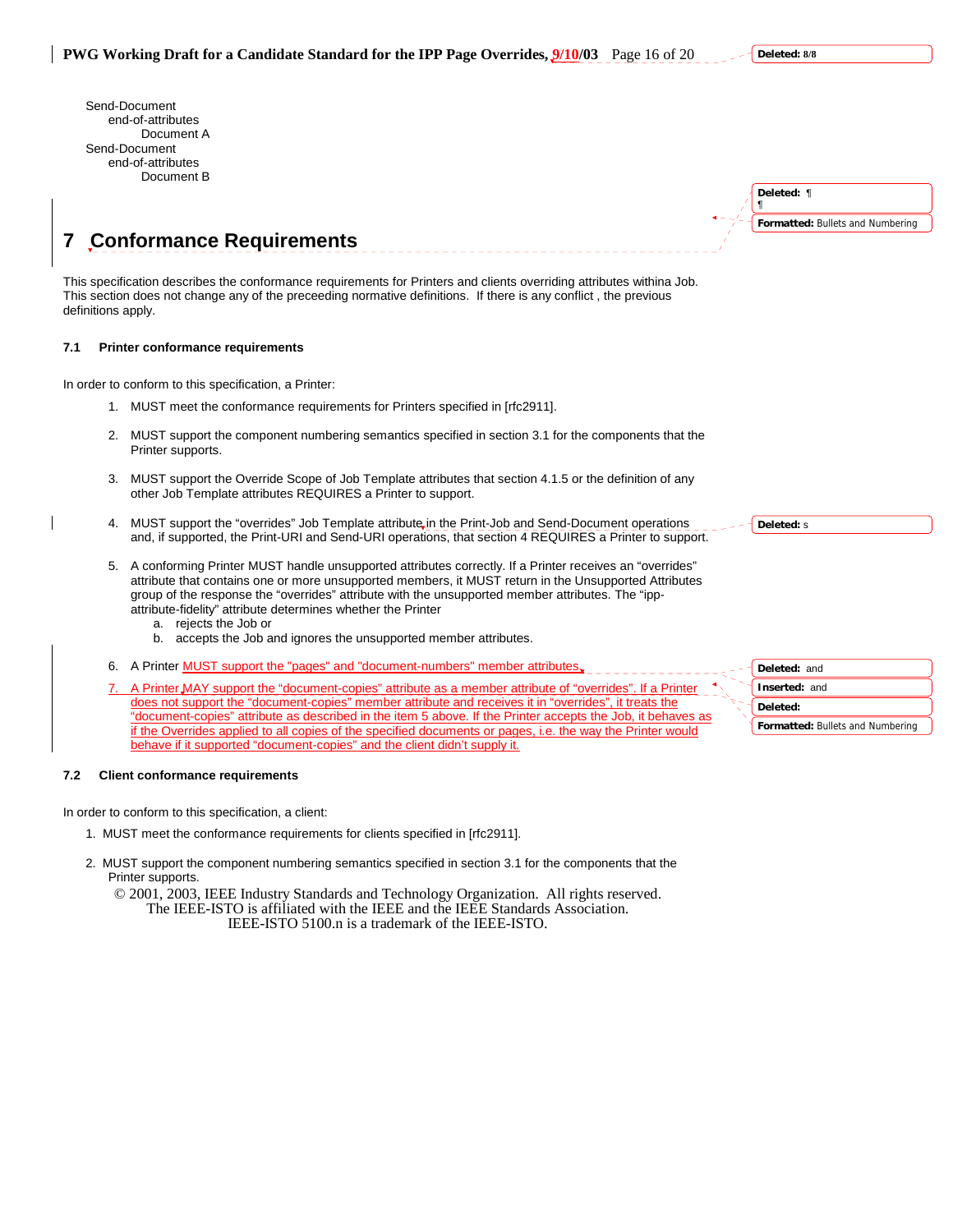

**Deleted:** ¶ ¶ ¶

5. MAY support the "overrides" Job Template attributes in the Print-Job and Send-Document operations and, if supported, the Print-URI and Send-URI operations, that section 4 REQUIRES a Printer to support.

# **8 IANA Considerations**

This section contains the exact information for IANA to add to the IPP Registries according to the procedures defined in RFC 2911 [RFC2911] section 6.

# **8.1 Attribute Registration**

The attributes defined in this document will be published by IANA according to the procedures in RFC 2911 [RFC2911] section 6.2 with the following path:

ftp.isi.edu/iana/assignments/ipp/attributes/

The registry entry will contain the following information:

Reference IEEE-ISTO 5100.n: ftp://ftp.pwg.org/pub/pwg/standards/pwg5100.n.pdf

| Job Template attributes:    | Section: |
|-----------------------------|----------|
| overrides                   | 4.1      |
| pages                       | 4.1.1    |
| document-numbers            | 4.1.2    |
| document-copies             | 4.1.3    |
| overrides-supported         | 4.1.7    |
| Job Description attributes: | Section: |
| overrides                   | 5.1      |

# **9 Internationalization Considerations**

The IPP extensions defined in this document require the same internationalization considerations as any of the Job Template attributes defined in IPP/1.1 [RFC2911].

# **10 Security Considerations**

The IPP extensions defined in this document require the same security considerations as any of the Job Template attributes defined in IPP/1.1 [RFC2911].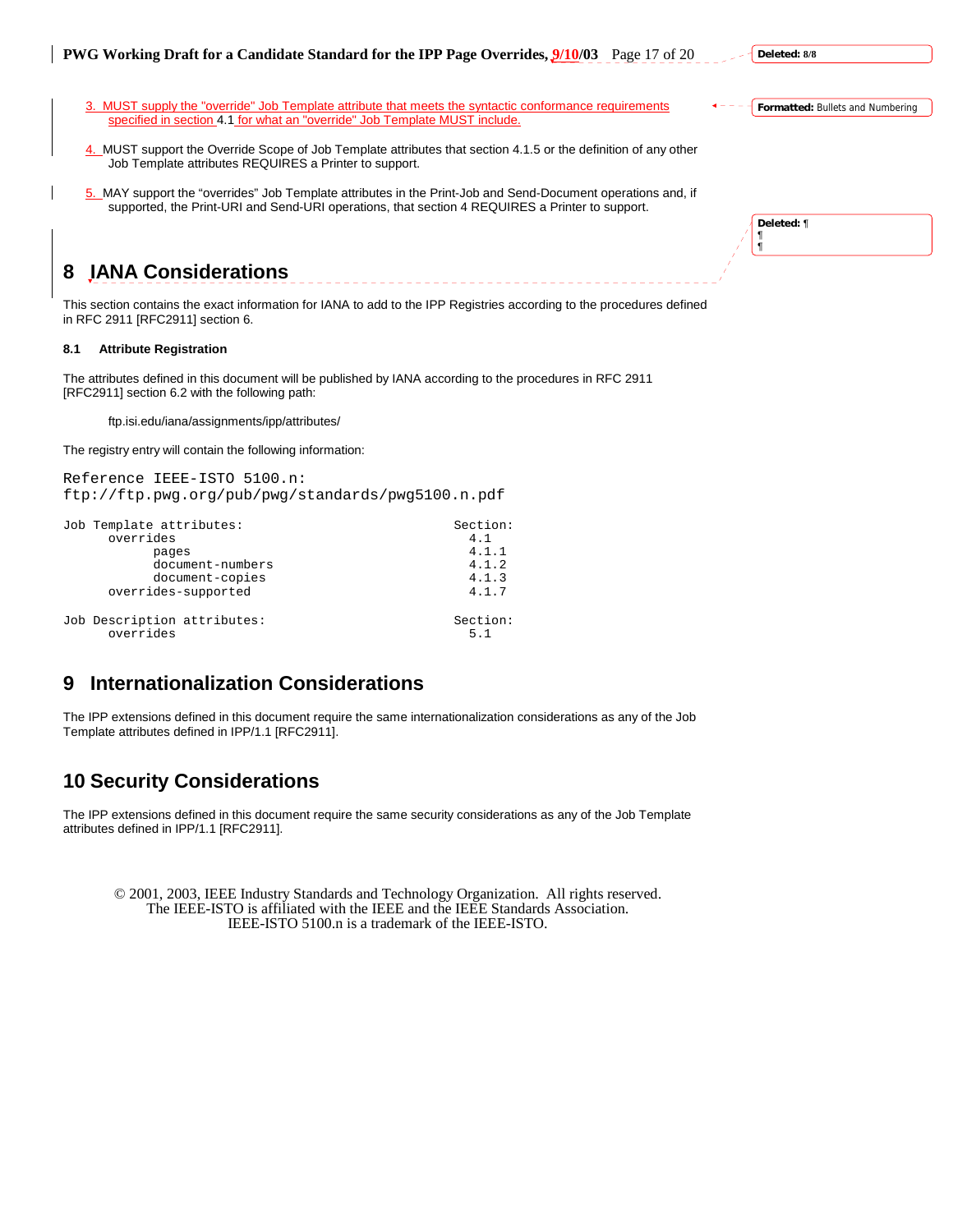# **11 References**

#### [RFC2026]

Bradner, S., "The Internet Standards Process -- Revision 3", RFC 2026, October 1996.

#### [RFC2565]

 Herriot, R., Butler, S., Moore, P. and R. Turner, "Internet Printing Protocol/1.0: Encoding and Transport", RFC 2565, April 1999.

#### [RFC2566]

 deBry, R., Hastings, T., Herriot, R., Isaacson, S. and P. Powell, "Internet Printing Protocol/1.0: Model and Semantics", RFC 2566, April 1999.

#### [RFC2910]

 Herriot, R., Butler, S., Moore, P., Turner, R. and J. Wenn, "Internet Printing Protocol/1.1: Encoding and Transport", RFC 2910, September 2000.

### [RFC2911]

 Hastings, T., Herriot, R., deBry, R., Isaacson, S. and P. Powell, "Internet Printing Protocol/1.1: Model and Semantics", RFC 2911, September 2000.

#### [RFC3380]

 Hastings, T., Herriot, R., Kugler, C., and H. Lewis, "Internet Printing Protocol (IPP): Job and Printer Set Operations", RFC 3380, September 2002.

### [PWG5100.3]

 Hastings, T., Ocke, K., "Internet Printing Protocol (IPP): Production Printing Attributes – Set1", IEEE-ISTO 5100.3-2001, February 12, 2001, ftp://ftp.pwg.org/pub/pwg/standards/pwg5100.3.pdf.

### [PWG5100.4]

 Herriot, R., Ocke, K., "Internet Printing Protocol (IPP): Override Attributes for Documents and Pages", IEEE-ISTO 5100.4-2001, February 7, 2001, ftp://ftp.pwg.org/pub/pwg/standards/pwg5100.4.pdf.

# **12 Author's Addresses**

Peter Zehler Xerox Corporation MS: 0128-30E 800 Phillips Road Webster, NY 14580-9701

Phone: 585 265-8755 Fax: 585 422-7961 e-mail: PZehler@crt.xerox.com

Robert Herriot Xerox Corp. 3400 Hill View Ave, Building 1 Palo Alto, CA 94304

Phone: 650-813-7696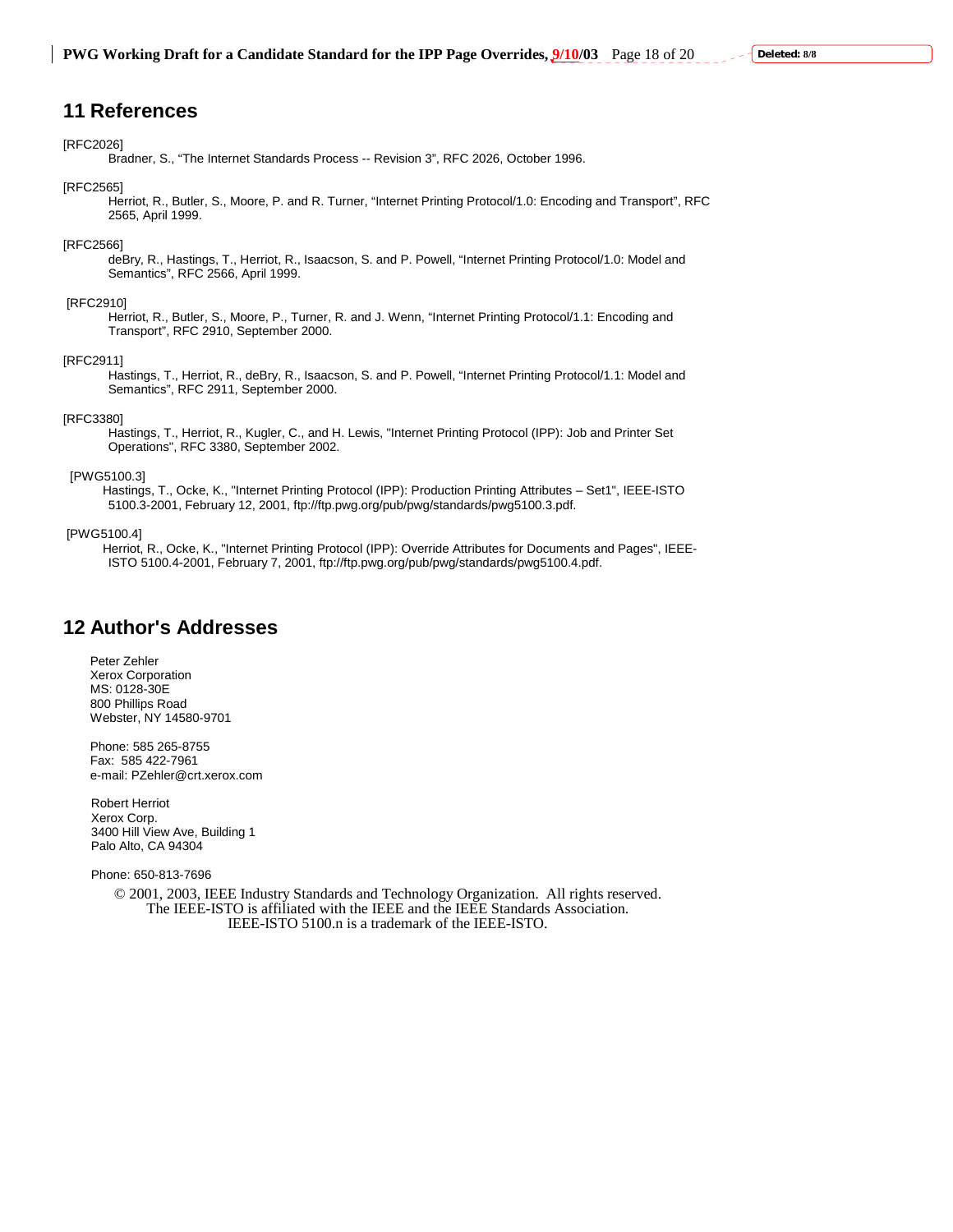Fax: 650-813-6860 e-mail: robert.herriot@pahv.xerox.com

Kirk Ocke Xerox Corporation 800 Phillips Road Webster, NY 14580

Phone: 716-422-4832 e-mail: Kirk.Ocke@usa.xerox.com

IPP Web Page: http://www.pwg.org/ipp/ IPP Mailing List: ipp@pwg.org

To subscribe to the ipp mailing list, send the following email:

1) send it to majordomo@pwg.org

2) leave the subject line blank

3) put the following two lines in the message body:

subscribe ipp end

Implementers of this specification document are encouraged to join IPP Mailing List in order to participate in any discussions of clarification issues and review of registration proposals for additional attributes and values.

Other Participants:

Ron Bergman - Hitachi Koki Imaging Systems Dan Calle - Digital Paper Dennis Carney – IBM Weihai Chen - Microsoft Lee Farrell - Čanon Information Systems Satoshi Fujitani - Rico<br>Roelof Hamberg – Océ Tom Hastings - Xerox Roelof Hamberg – Océ Bob Herriot – Xerox David Kellerman - Northlake Software Carl Kugler – IBM Harry Lewis - IBM Carl-Uno Manros – Xerox Satoshi Matsushita - E<br>Ira McDonald - High North Inc. Paul Moore - Netreon Ira McDonald - High North Inc.<br>Hugo Parra, Novell Gail Songer – Netreon Geoff Sorod - Software 2000 Jerry Thrasher – Lexmark Shinichi Tsuruyama - Epson Atsushi Uchino – Epson Shigeru Ueda - Canon<br>
William Wagner - NetSilicon/DPI Mark Vander Wiele - IBM William Wagner - NetSilicon/DPI Don Wright – Lexmark Michael Wu - Heidelberg Digital Peter Zehler – Xerox

Stuart Rowley - Kyocera

# **13 Change Log (informative)**

The following summaries of the changes in reverse chronological order:

Version September 10, 2003: 1. Prepared specification for Last Call

2. Removed all highlighting

3. Incorporated comments from work group.

**Formatted:** Bullets and Numbering